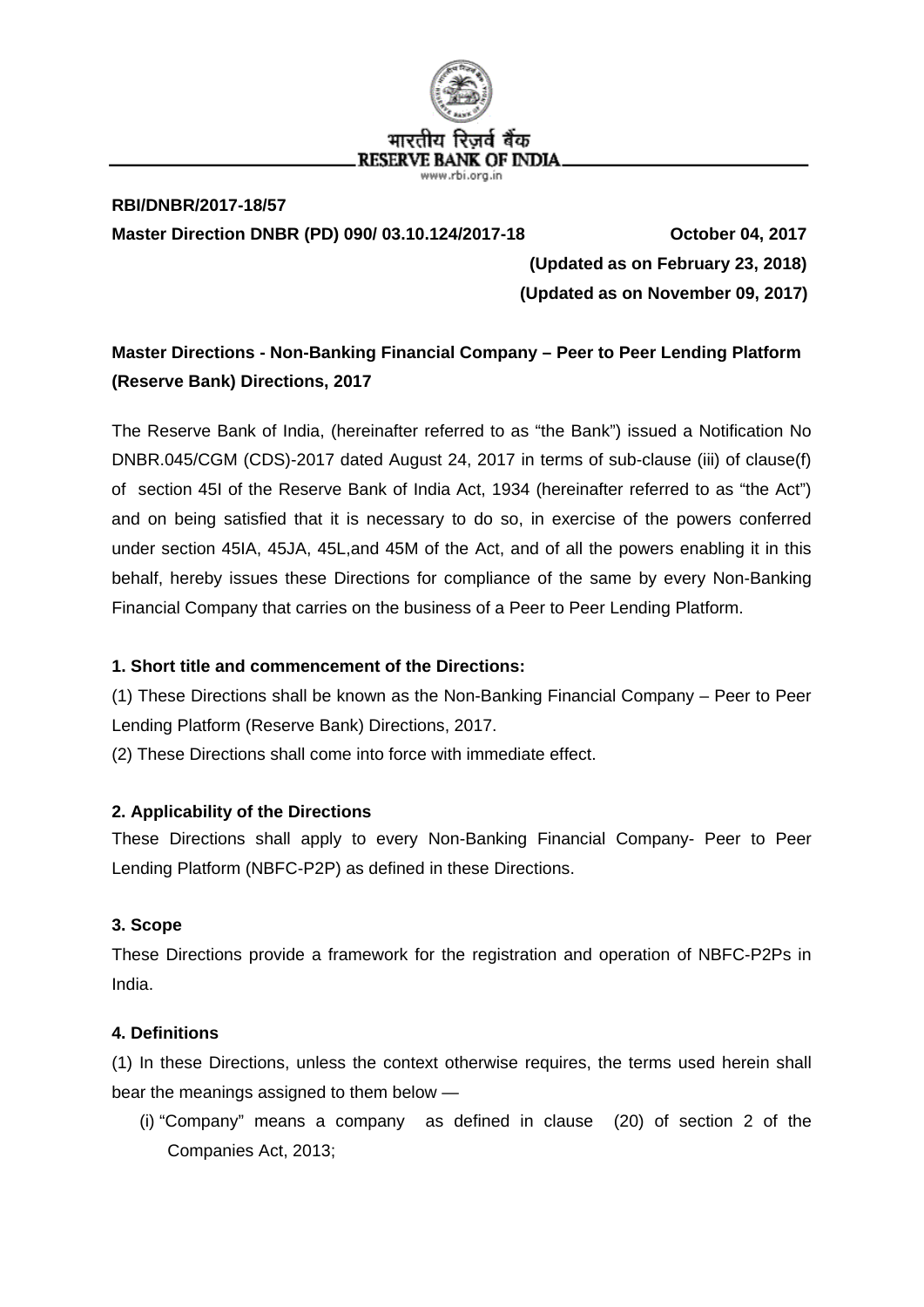- (ii) "Leverage Ratio" means the Total Outside Liabilities divided by Owned Funds, of the NBFC-P2P.
- (iii) "Nonperforming asset" (NPA) means a loan where interest and/ or installment of principal remain overdue for a period of 90 days or more.
- (iv) "Participant" means a person who has entered into an arrangement with an NBFC-P2P to lend on it or to avail of loan facilitation services provided by it;
- (v) "Peer to Peer Lending Platform" means an intermediary providing the services of loan facilitation via online medium or otherwise, to the participants as defined at Item (iv) of sub-paragraph (1) of paragraph 4 of these directions;
- (vi) "Non-banking financial company Peer to Peer Lending Platform" (NBFC-P2P) means a non-banking institution which carries on the business of a Peer to Peer Lending Platform.

(2) Words or expressions used in these Directions but not defined herein and defined in the Act or in the Companies Act, 2013 shall have the same meaning as assigned to them under those Acts.

## **5. Registration**

## **(1) Eligibility Criteria**

(i) No non-banking institution other than a company shall undertake the business of Peer to Peer Lending Platform.

(ii) No NBFC-P2P shall commence or carry on the business of a Peer to Peer Lending Platform without obtaining a Certificate of Registration (hereinafter referred to as "CoR") from the Bank. Provided that an entity carrying on the business of a Peer-to-Peer Lending Platform as on the effective date of these directions, can continue to do so, subject to the conditions laid down in sub-paragraph (2)(vii) in this Paragraph.

(iii) Every company seeking registration with the Bank as an NBFC-P2P shall have a net owned fund of not less than rupees twenty million or such higher amount as the Bank may specify.

#### **(2) Process of Registration**

(i) Every existing and prospective NBFC-P2P shall make an application for registration to the Department of Non-Banking Regulation, Mumbai of the Bank, in the form which will be specified by the Bank for the purpose. Existing NBFC-P2Ps shall apply within three months from the issuance of these Directions.

(ii) The Bank, for the purpose of considering the application for registration, shall require the following conditions, among others, to be fulfilled:

a) The company is incorporated in India;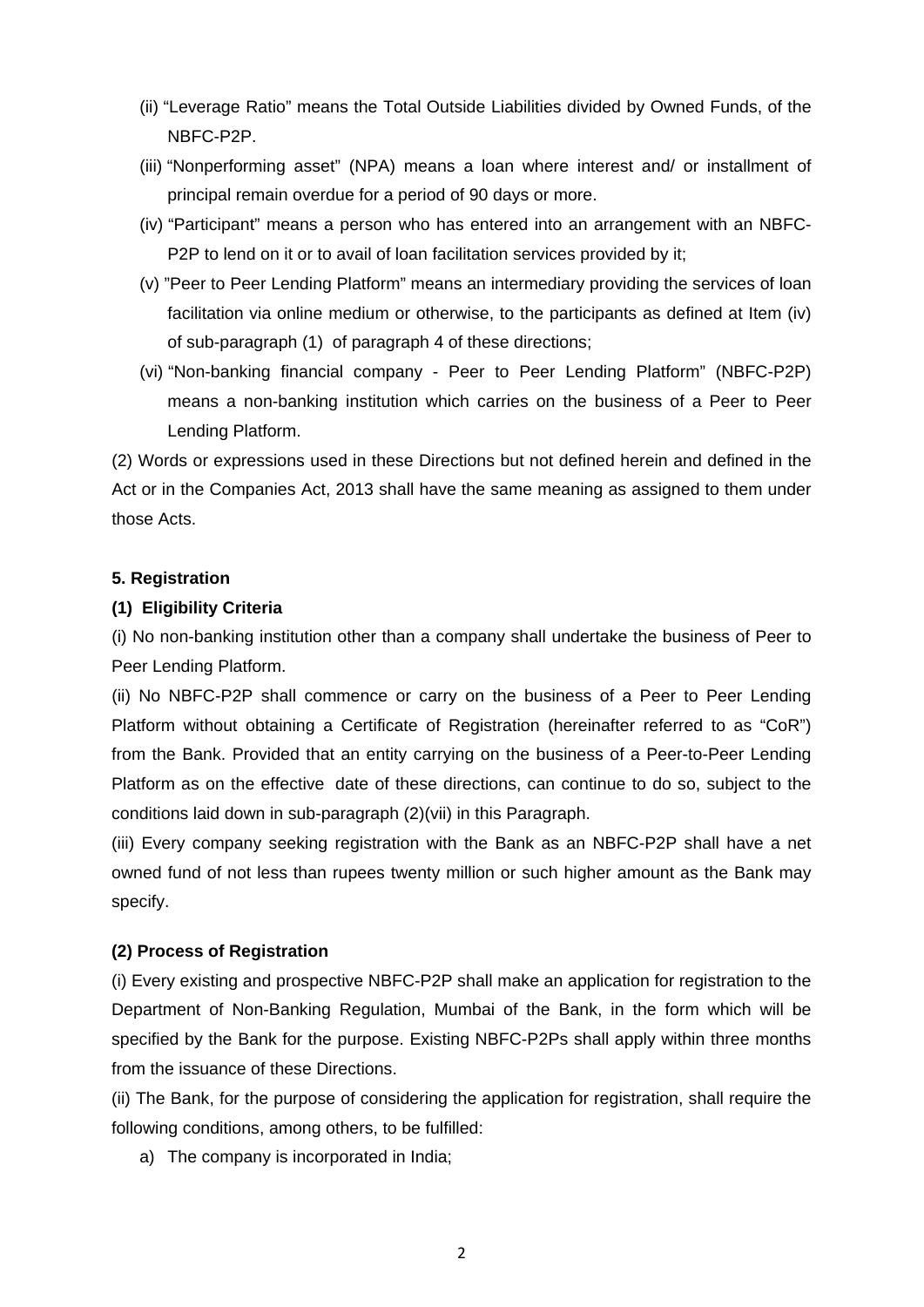- b) The company has the necessary technological, entrepreneurial and managerial resources to offer such services to the participants;
- c) The company has the adequate capital structure to undertake the business of Peer to Peer Lending Platform;
- d) The promoters and the Directors of the company are fit and proper;
- e) The general character of the management of the company is not prejudicial to the public interest;
- f) The company has submitted a plan for, or implemented, a robust and secure Information Technology system;
- g) The company has submitted a viable business plan for conducting the business of Peer to Peer Lending Platform;
- h) Public interest shall be served by the grant of CoR;
- i) Any other condition as may be specified by the Bank, fulfillment of which, in the opinion of the Bank, is necessary to ensure that the commencement of or carrying on the business in India shall not be prejudicial to the public interest.

#### **In case of prospective NBFC-P2Ps**

(iii) The Bank may, after being satisfied that the conditions specified under paragraph 5(2)(ii) are fulfilled, grant in-principle approval for setting up of a Peer to Peer Lending Platform, subject to such conditions which it may consider fit to impose.

(iv) The validity of the in-principle approval issued by the Bank will be twelve months from the date of granting such in-principle approval.

(v) Within the period of twelve months, the company shall put in place the technology platform, enter into all other legal documentations required and report position of compliance with the terms of grant of in-principle approval to the Bank.

(vi) The Bank may, after being satisfied that the entity is ready to commence operations, grant a CoR as an NBFC–P2P, subject to conditions as deemed fit by the Bank.

#### **In case of existing NBFC-P2Ps**

(vii) Companies that are undertaking the business of Peer to Peer Lending Platform, as defined at paragraph  $4(1)(v)$  of these directions, as on the date of effect of these directions, shall apply for registration as an NBFC-P2P to the Bank within 3 months from that date. Such companies, which have applied to the Bank for registration as an NBFC - P2P, shall be permitted to continue the business of a Peer to Peer Lending Platform till their application for issuance of CoR is rejected, subject to such conditions, including winding down of business, as the Reserve Bank may impose.

(viii) The Bank may cancel the CoR granted to an NBFC-P2P, if such company –

a) ceases to carry on the business of Peer to Peer Lending Platform in India; or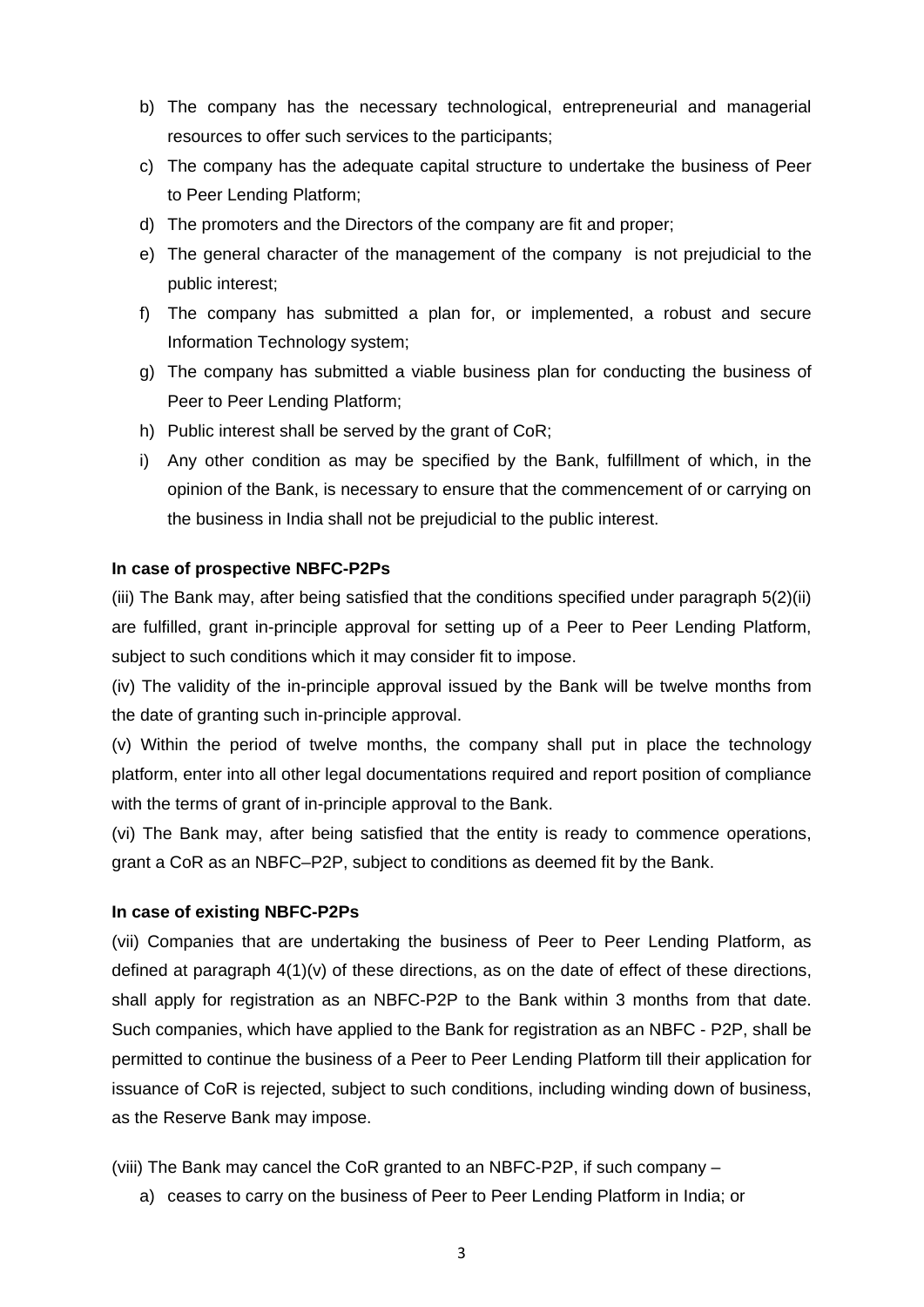- b) has failed to comply with any condition subject to which the CoR has been issued to it; or
- c) is no longer eligible to hold the CoR; or
- d) at any time fails to fulfill any of the conditions referred to in paragraphs 5(2)(ii) and  $5(2)(v)$ ; or
- e) fails to
	- (i) comply with any Direction issued by the Bank; or

(ii) maintain accounts, publish and disclose its financial position in accordance with the requirements of any law or any Direction or order issued by the Bank; or

(iii) submit or offer for inspection its books of account or other relevant documents when so demanded by the Bank.

## **6. Scope of Activities**

(1) An NBFC-P2P shall-

- (i) act as an intermediary providing an online marketplace or platform to the participants involved in Peer to Peer lending;
- (ii) not raise deposits as defined by or under Section 45I(bb) of the Act or the Companies Act, 2013;
- (iii) not lend on its own;
- (iv) not provide or arrange any credit enhancement or credit guarantee;
- (v) not facilitate or permit any secured lending linked to its platform; i.e. only clean loans will be permitted;
- (vi) not hold, on its own balance sheet, funds received from lenders for lending, or funds received from borrowers for servicing loans; or such funds as stipulated in paragraph 9;
- (vii) not cross sell any product except for loan specific insurance products;
- (viii) not permit international flow of funds;
- (ix) ensure adherence to legal requirements applicable to the participants as prescribed under relevant laws.
- (x) store and process all data relating to its activities and participants on hardware located within India.
- (2) Further, NBFC-P2P shall-
	- (i) undertake due diligence on the participants;
	- (ii) undertake credit assessment and risk profiling of the borrowers and disclose the same to their prospective lenders;
	- (iii) require prior and explicit consent of the participant to access its credit information;
	- (iv) undertake documentation of loan agreements and other related documents;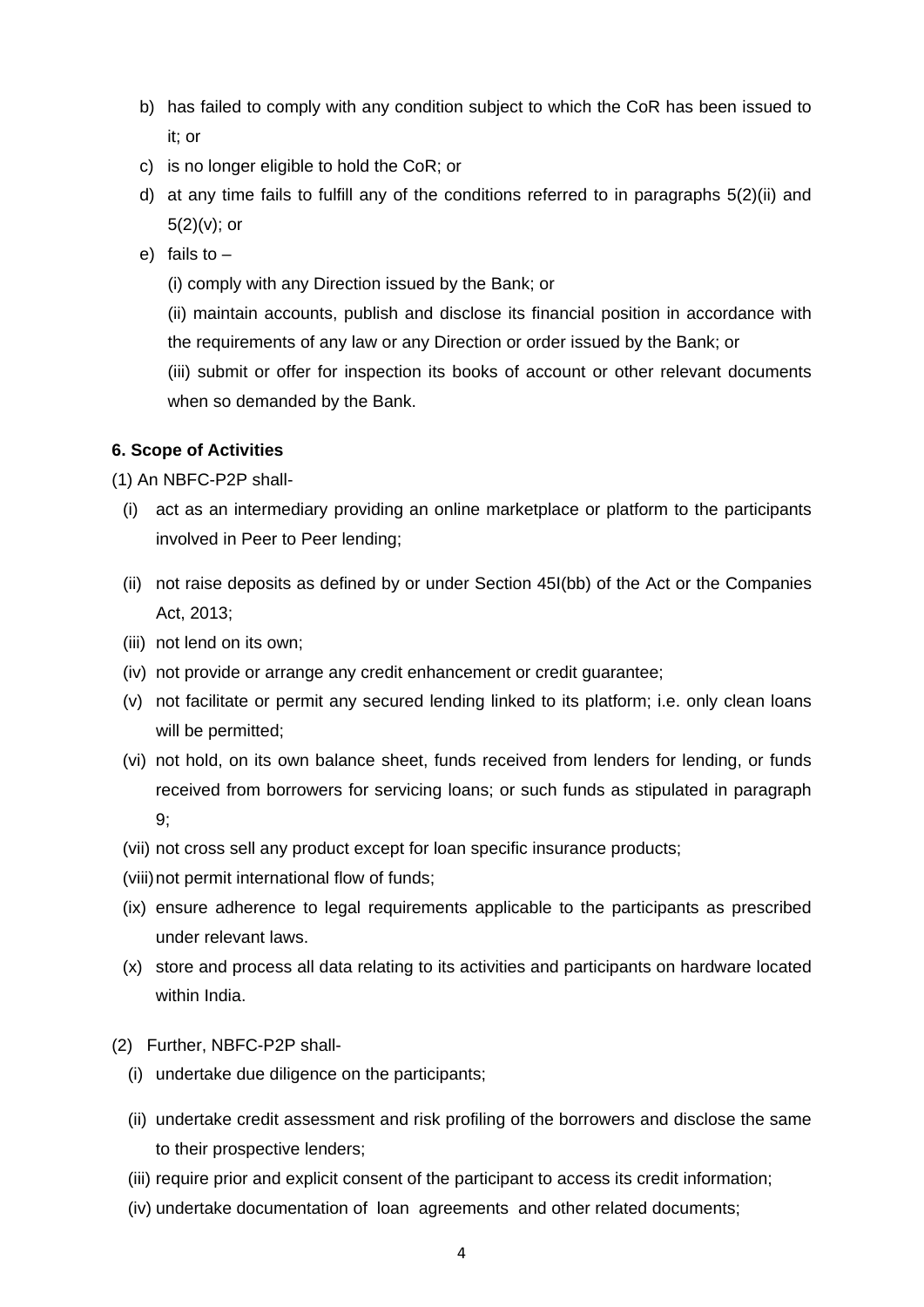- (v) provide assistance in disbursement and repayments of loan amount;
- (vi) render services for recovery of loans originated on the platform.

(3) NBFC-P2P shall not undertake any activity other than those stated in paras 6(1) and 6(2) of these Directions. Deployment of investible funds by an NBFC-P2P in instruments specified by the Bank, not for trading, shall however be permitted.

## **7. Prudential Norms**

(1) NBFC-P2P shall maintain a Leverage Ratio not exceeding 2.

(2) The aggregate exposure of a lender to all borrowers at any point of time, across all P2Ps, shall be subject to a cap of  $\bar{\tau}$  10,00,000/-.

(3) The aggregate loans taken by a borrower at any point of time, across all P2Ps, shall be subject to a cap of  $\bar{\tau}$  10,00,000/-.

(4) The exposure of a single lender to the same borrower, across all P2Ps, shall not exceed  $\bar{\tau}$  50,000/-.

(5) The maturity of the loans shall not exceed 36 months.

(6) P2Ps shall obtain a certificate from the borrower or lender, as applicable, that the limits prescribed above are being adhered to.

## **8. Operational Guidelines**

(1) NBFC-P2P shall have a Board approved policy in place -

- (i) Setting out the eligibility criteria for participants on it.
- (ii) Determining the pricing of services provided by it.
- (iii) Setting out the rules for matching lenders with borrowers in an equitable and nondiscriminatory manner.

(2) The outsourcing of any activity by NBFC-P2P does not diminish its obligations and it shall be responsible for the actions of its service providers including recovery agents and the confidentiality of information pertaining to the participant that is available with the service providers.

(3) No loan shall be disbursed unless the individual lender/s have approved the individual recipient/s of the loan and all concerned participants have signed the loan contract.

## **9. Fund Transfer Mechanism**

Fund transfer between the participants on the Peer to Peer Lending Platform shall be through escrow account mechanisms which will be operated by a trustee. At least two escrow accounts, one for funds received from lenders and pending disbursal, and the other for collections from borrowers, shall be maintained. The trustee shall mandatorily be promoted by the bank maintaining the escrow accounts. All fund transfers shall be through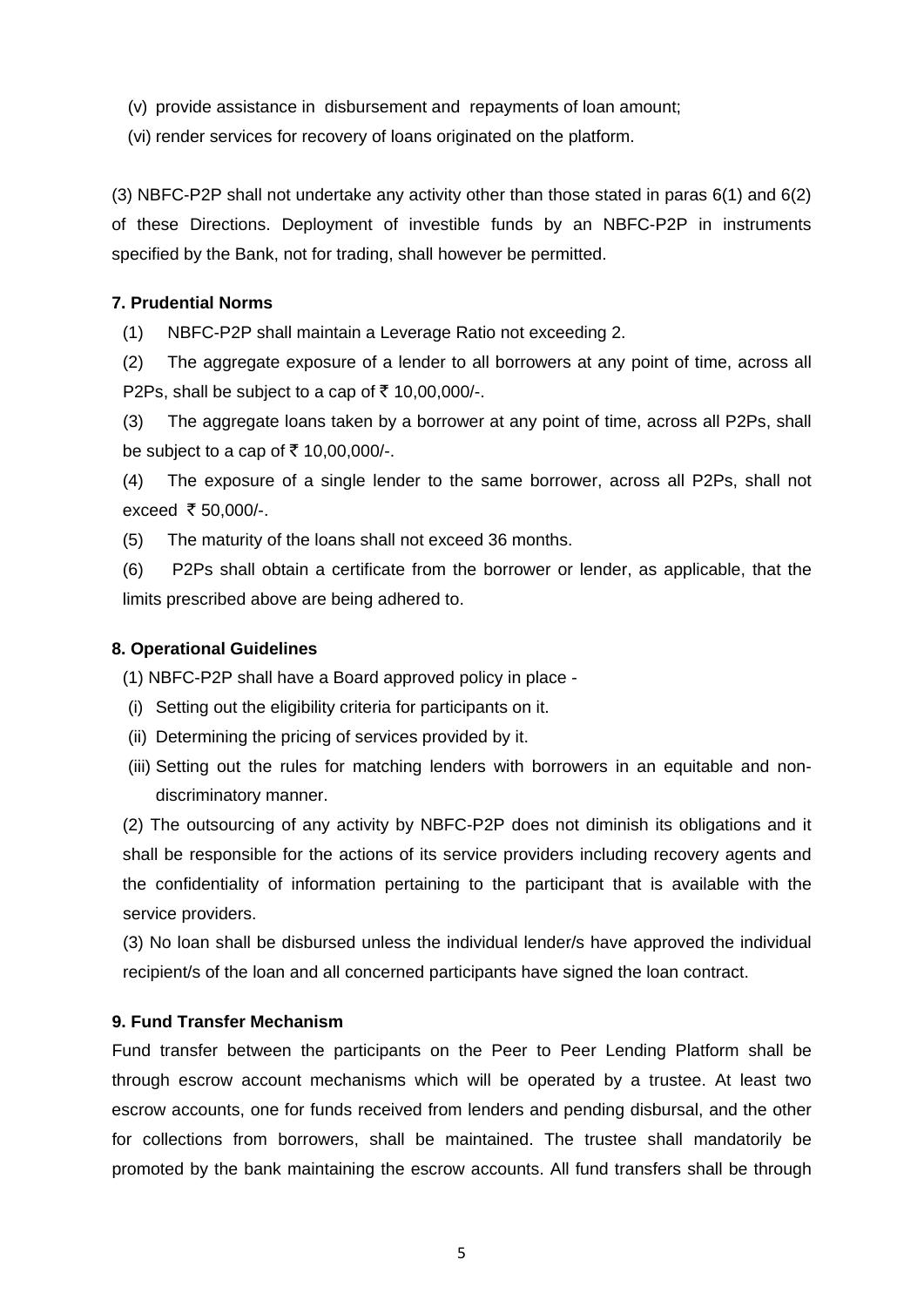and from bank accounts and cash transaction is strictly prohibited. The mechanism as described in the **[Annex-I](#page-11-0)** may be adopted by the NBFC-P2P.

## **10. Submission of data to Credit Information Companies (CICs)**

(1) An NBFC-P2P shall become member of all CICs and submit data (including historical data) to them.

(2) NBFC-P2P shall:

(i) keep the credit information (relating to borrower transactions on the platform) maintained by it, updated regularly on a monthly basis or at such shorter intervals as may be mutually agreed upon between the NBFC-P2P and the CICs;

(ii) take all such steps which may be necessary to ensure that the credit information furnished by it is up to date, accurate and complete;

(iii) include necessary consents in the agreement with the participants for providing the required credit information;

## **11. Transparency and Disclosure Requirements**

(1) An NBFC-P2P shall be required to disclose the following:

(i) to the lender

(a) details about the borrower/s including personal identity, required amount, interest rate sought and credit score as arrived by the NBFC-P2P.

(b) details about all the terms and conditions of the loan, including likely return, fees and taxes;

(ii) to the borrower - details about the lender/s including proposed amount, interest rate offered but excluding personal identity and contact details;

(iii) publicly disclose on its website:

(a) overview of credit assessment/score methodology and factors considered;

(b) disclosures on usage/protection of data;

(c) grievance redressal mechanism;

(d) portfolio performance including share of non-performing assets on a monthly basis and segregation by age; and

(e) its broad business model.

(2) NBFC-P2P shall ensure that the providing of services to a participant, who has applied for availing of such services, is backed by appropriate agreements between the participants and the NBFC-P2P. The agreements shall categorically specify all the terms and conditions among the borrower, the lender and the NBFC-P2P.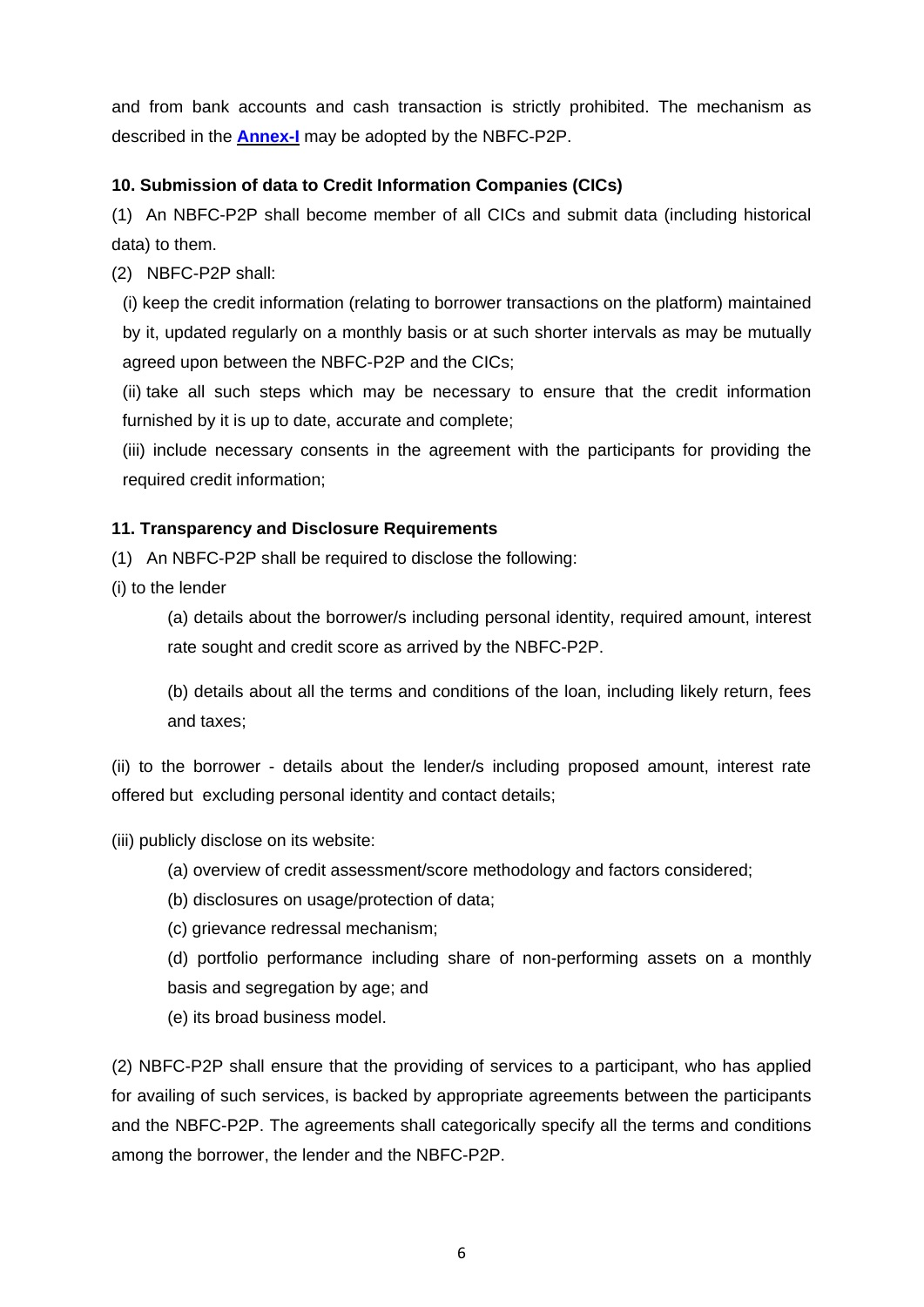(3) The interest rates displayed on the platform shall be in Annualized Percentage Rate (APR) format.

## **12. Fair Practices Code**

(1) An NBFC-P2P shall put in place a Fair Practices Code, based on the Guidelines outlined herein, with the approval of its Board. The same should be put up on its web-site, for the information of various stakeholders.

(2) NBFC-P2P shall be required to obtain explicit affirmation from the lender stating that he/ she has understood the risks associated with the proposed transaction and that there is no guarantee of return and that there exists a likelihood of loss of entire principal in case of default by a borrower. The platform shall not provide any assurance for the recovery of loans. Further, the platform shall display a caveat that "Reserve Bank of India does not accept any responsibility for the correctness of any of the statements or representations made or opinions expressed by the NBFC-P2P, and does not provide any assurance for repayment of the loans lent on it".

(3) In the matter of recovery of loans, NBFC-P2P shall ensure that the staff are adequately trained to deal with the participants in an appropriate manner and shall not resort to harassment viz; persistently bothering the borrowers at odd hours, use of coercion for recovery of loans, etc.

(4) NBFC-P2P shall ensure that any information relating to the participants received by it is not disclosed to any third party without the consent of the participants.

(5) The Board of Directors shall also provide for periodic review of the compliance of the Fair Practices Code and the functioning of the grievances redressal mechanism at various levels of management. A consolidated report of such reviews shall be submitted to the Board at regular intervals, as may be prescribed by it.

## **13. Participant Grievance Redressal**

(1) An NBFC-P2P shall put in place a Board approved policy to address participant grievances/complaints. Complaints shall be handled/ disposed of by NBFC-P2P within such time and in such manner as provided for in its Board approved policy, but in any case not beyond a period of one month from the date of receipt.

(2) At the operational level, NBFC-P2P shall display the following information prominently, for the benefit of participants, on the website:

(i) the name and contact details (Telephone / Mobile Nos. as also email address) of the Grievance Redressal Officer who can be approached for resolution of complaints against the NBFC-P2P.

(ii) that if the complaint / dispute is not redressed within a period of one month, the participant may appeal to the Customer Education and Protection Department of the Bank.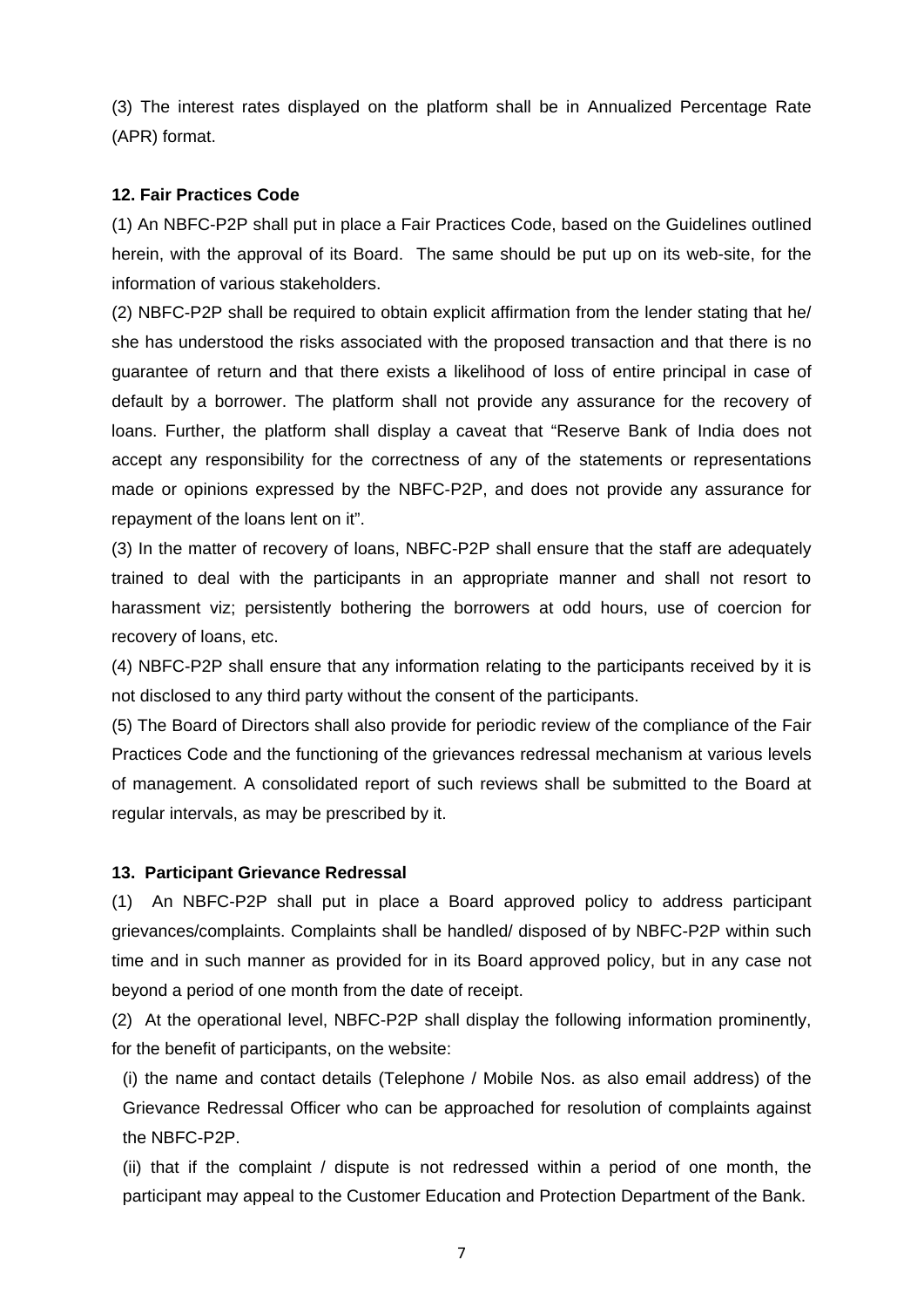## **13A. Nodal Officer/ Principal Nodal Officer**

NBFCs covered under the Ombudsman Scheme for [Non-Banking](https://rbidocs.rbi.org.in/rdocs/Content/PDFs/NBFC23022018.pdf) Financial Companies, [2018](https://rbidocs.rbi.org.in/rdocs/Content/PDFs/NBFC23022018.pdf) shall appoint Nodal Officer/ Principal Nodal Officer in accordance with directions as provided under [Annex](#page-33-0) VII.

## **14. Information Technology Framework, Data Security and Business Continuity Plan**

(1) Business of an NBFC-P2P shall be primarily Information Technology (IT) driven. The technology should be scalable to handle growth in business.

(2) There should be adequate safeguards built in its IT systems to ensure that it is protected against unauthorized access, alteration, destruction, disclosure or dissemination of records and data. The Bank may from time to time, prescribe technical specifications, as deemed fit.

(3) NBFC-P2P should have a Board approved Business Continuity Plan in place for safekeeping of information and documents and servicing of loans for full tenure in case of closure of platform.

(4) Information System Audit of the internal systems and processes shall be in place and shall be conducted at least once in two years by CISA certified external auditors. Report of the external auditor shall be submitted to the Regional Office of the Department of Non-Banking Supervision of the Bank, under whose jurisdiction the Registered Office of the NBFC-P2P is located, within one month of submission of the report by the external auditor.

(5) There shall be reasonable arrangements in place to ensure that loan agreements facilitated on the platform will continue to be managed and administered by a third party in accordance with the contract terms, if the NBFC-P2P ceases to carry on the P2P activity.

(6) NBFC-P2P would be required to conform with Master Direction [DNBS.PPD.](https://www.rbi.org.in/Scripts/BS_ViewMasDirections.aspx?id=10999) No. [04/66.15.001/2016-17](https://www.rbi.org.in/Scripts/BS_ViewMasDirections.aspx?id=10999) dated June 8, 2017 on Information Technology Framework for NBFC Sector, as stipulated in Section A from inception.

## **15. Fit and Proper Criteria**

(1) An NBFC-P2P shall

(i) ensure that a policy is put in place, with the approval of the Board of Directors, setting out 'Fit and Proper' criteria to be met by its directors. These criteria shall be consistent with the requirements contained in **[Annexes](#page-12-0) II to IV**;

(ii) ensure that Directors meet the fit and proper criteria at the time of their appointment and on an ongoing basis, certify and inform the same to the Bank on a half-yearly basis;

(iii) obtain a declaration and undertaking from the Directors giving additional information. The declaration and undertaking shall be on the lines of the format given in **[Annex](#page-13-0) III**;

(iv) obtain a Deed of Covenants signed by the Directors, which shall be in the format as given in **[Annex](#page-16-0) IV**;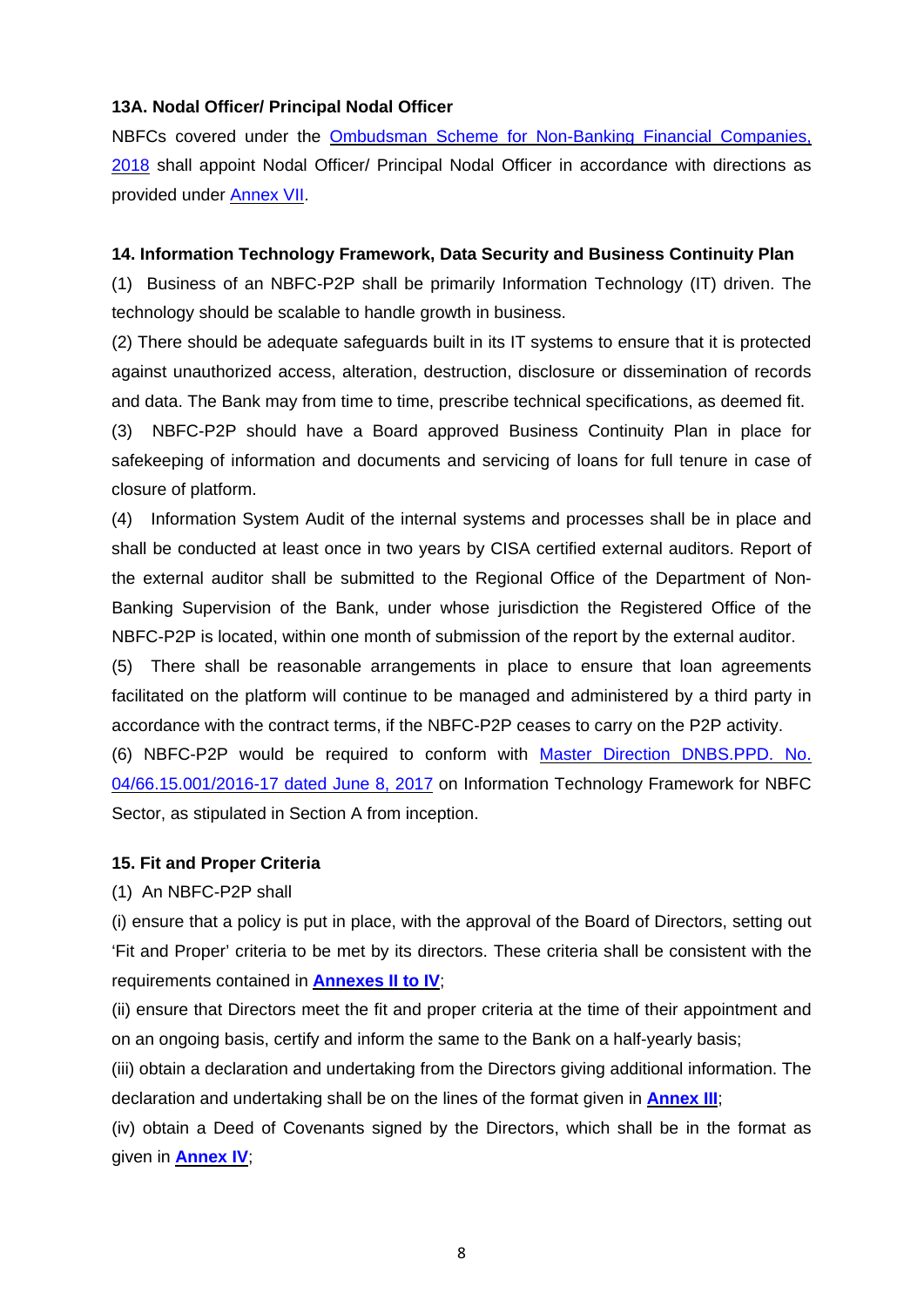(v) advise the Bank of any change of Directors, or key management personnel, and issue a certificate from the Managing Director/CEO of the NBFC-P2P that fit and proper criteria in selection of the Directors have been followed. The statement must reach the Regional Office of the Department of Non-Banking Supervision of the Bank under whose jurisdiction the Registered Office of the NBFC-P2P is located, within 15 days of the change. An annual statement shall be submitted by the CEO of the NBFC-P2P to the said Regional Office, giving the names of its Directors for the quarter ending on March 31, which should be certified by the auditors.

The Bank, if it deems fit and in public interest, may independently assess whether the directors are, individually or collectively, fit and proper and the NBFC-P2P shall remove the concerned director/s, on being advised by the Bank to do so.

## **16. Requirement to obtain prior approval of the Bank for allotment of shares, acquisition or transfer of control of NBFC-P2P**

(1) Prior written permission of the Bank shall be required for –

(i) any allotment of shares which will take the aggregate holding of an individual or group to equivalent of 26 per cent and more of the paid up capital of the NBFC-P2P;

**Explantation:** For the purpose of this paragraph, the term

- (a) "holding" refers to both direct and indirect holding, beneficial or otherwise. The holding will be computed with reference to the holding of the applicant, relatives (where the applicant is a natural person) and associated enterprises.
- (b) "relative" has the same meaning as assigned under section 2(77) of the Companies Act, 2013.
- (c) "associate entreprise" has the same meaning as assigned to it in Explanation I to Section 12B of the Banking Regulation Act, 1949.

(ii) any takeover or acquisition of control of an NBFC-P2P, which may or may not result in change of management;

(iii) any change in the shareholding of an NBFC-P2P, including progressive increases over time, which would result in acquisition by/ transfer of shareholding to, any entity, of 26 per cent or more of the paid up equity capital of the NBFC-P2P;

**Provided that,** prior approval would not be required in case of any shareholding going beyond 26% due to buyback of shares / reduction in capital where it has approval of a competent Court. The same is to be reported to the Bank not later than one month from its occurrence;

(iv) any change in the management of the NBFC-P2P which would result in change in more than 30 per cent of the Directors, excluding independent Directors;

(v) any change in shareholding that will give the acquirer a right to nominate a Director.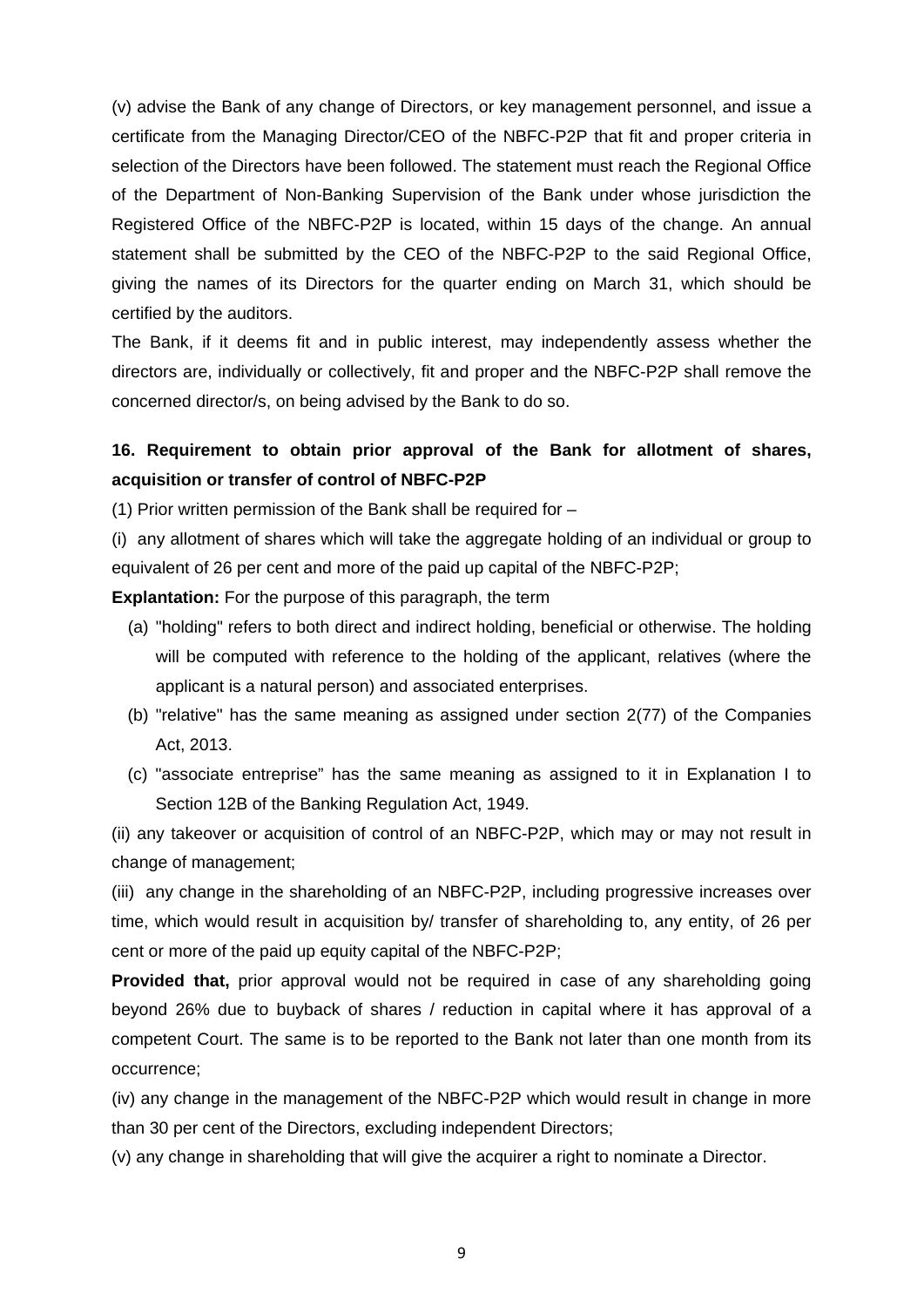## **Application for Prior Approval**

(2) An NBFC-P2P shall submit an application, on the company letter head, for obtaining prior approval of the Bank, along with the following documents:

(i) Information about the proposed Directors/ shareholders as per **[Annex](#page-20-0) V**;

(ii) Sources of funds of the proposed shareholders acquiring the shares in the NBFC-P2P;

(iii) Declaration by the proposed Directors/ shareholders that they are not associated with any unincorporated body that is accepting deposits;

(iv) Declaration by the proposed Directors/ shareholders that they are not associated with any company, the application for CoR of which has been rejected by the Bank;

(v) Declaration by the proposed Directors/ shareholders that they have not been convicted of any crime and that there are no pending criminal cases against them, including proceedings initiated under section 138 of the Negotiable Instruments Act,1881; and

(vi) Bankers' Report on the proposed Directors / shareholders.

(3) Applications in this regard shall be submitted to the Regional Office of the Department of Non-Banking Supervision of the Bank where the company is registered.

#### **Public Notice about Change in Control/ Management**

(4) A public notice of at least 30 days shall be given before effecting the sale of, or transfer of the ownership by sale of shares, or transfer of control, whether with or without sale of shares. Such public notice shall be given by the NBFC-P2P and also by the other party or jointly by the parties concerned, after obtaining the prior permission of the Bank.

(5) The public notice shall indicate the intention to sell or transfer ownership/control, the particulars of transferee and the reasons for such sale or transfer of ownership/ control. The notice shall be published in at least one leading national and in one leading local (covering the place of registered office) vernacular newspaper.

**Information with respect to change of address, directors, auditors, etc. to be submitted**

(6) Every NBFC-P2P shall communicate, not later than one month from the occurrence of any change in:

(i) the complete postal address, telephone number/s and fax number/s of the registered / corporate office;

(ii) the residential addresses of the Directors of the company;

(iii) the names and office address of the auditors of the company; and

(iv) the specimen signatures of the officers authorised to sign on behalf of the NBFC-P2P to the Regional Office of the Department of Non-Banking Supervision of the Bank within whose jurisdiction the Registered Office of the NBFC-P2P is located.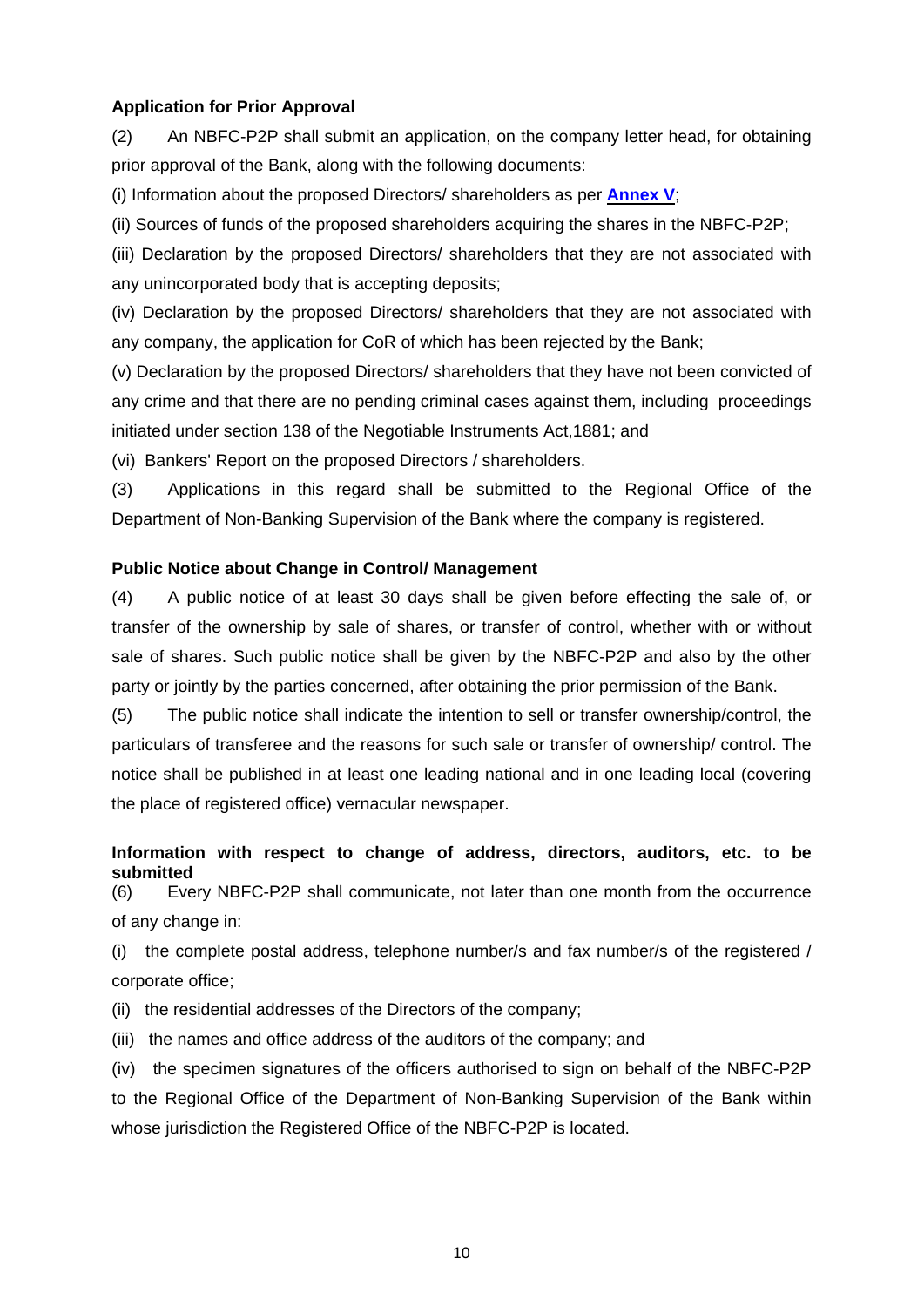## **17. Managing Risks and Code of Conduct in Outsourcing of Financial Services by NBFC-P2P.**

NBFC-P2P shall conduct a self-assessment of their existing outsourcing arrangements and bring these in line with the directions as provided at **[Annex](#page-22-0) VI**.

## **18. Reporting Requirements**

(1) The Bank may, from time to time, prescribe return/s to be submitted by NBFC-P2P, as it deems fit.

(2) The following quarterly statements shall be submitted to the aforesaid Regional Office within 15 days after the quarter to which these relate.

(i) A statement, showing the number and amount in respect of loans;

- (a) disbursed during the quarter;
- (b) closed during the quarter; and
- (c) outstanding at the beginning and at the end of the quarter, including the number of lenders and borrowers outstanding as at the end of the quarter

(ii) The amount of funds held in the Escrow Account, bifurcated into funds received from lenders and funds received from borrowers, with credit and debit summations for the quarter. (iii) Number of complaints outstanding at beginning and at end of quarter, and disposed of during the quarter, bifurcated as received from

- (a) lenders and
- (b) borrowers.

(iv) The Leverage Ratio, with details of its numerator and denominator.

## **19. Supervision**

The Bank may, at any time, cause an inspection by one or more of its officers or employees, or by any other agency as Bank may deem fit, of any NBFC-P2P.

## **20. Exemptions**

The Bank may, if it considers necessary for avoiding any hardship or for any other just and sufficient reason, grant extension of time to comply with or exempt any NBFC-P2P or class of NBFC-P2Ps or all NBFC-P2Ps, from all or any of the provisions of these Directions, either generally or specially, and subject to such conditions as it may impose.

## **21. Clarifications**

If any question arises relating to the interpretation of these directions, the matter shall be referred to the Bank and the decision of the Bank shall be final.

> (C.D.Srinivasan) Chief General Manager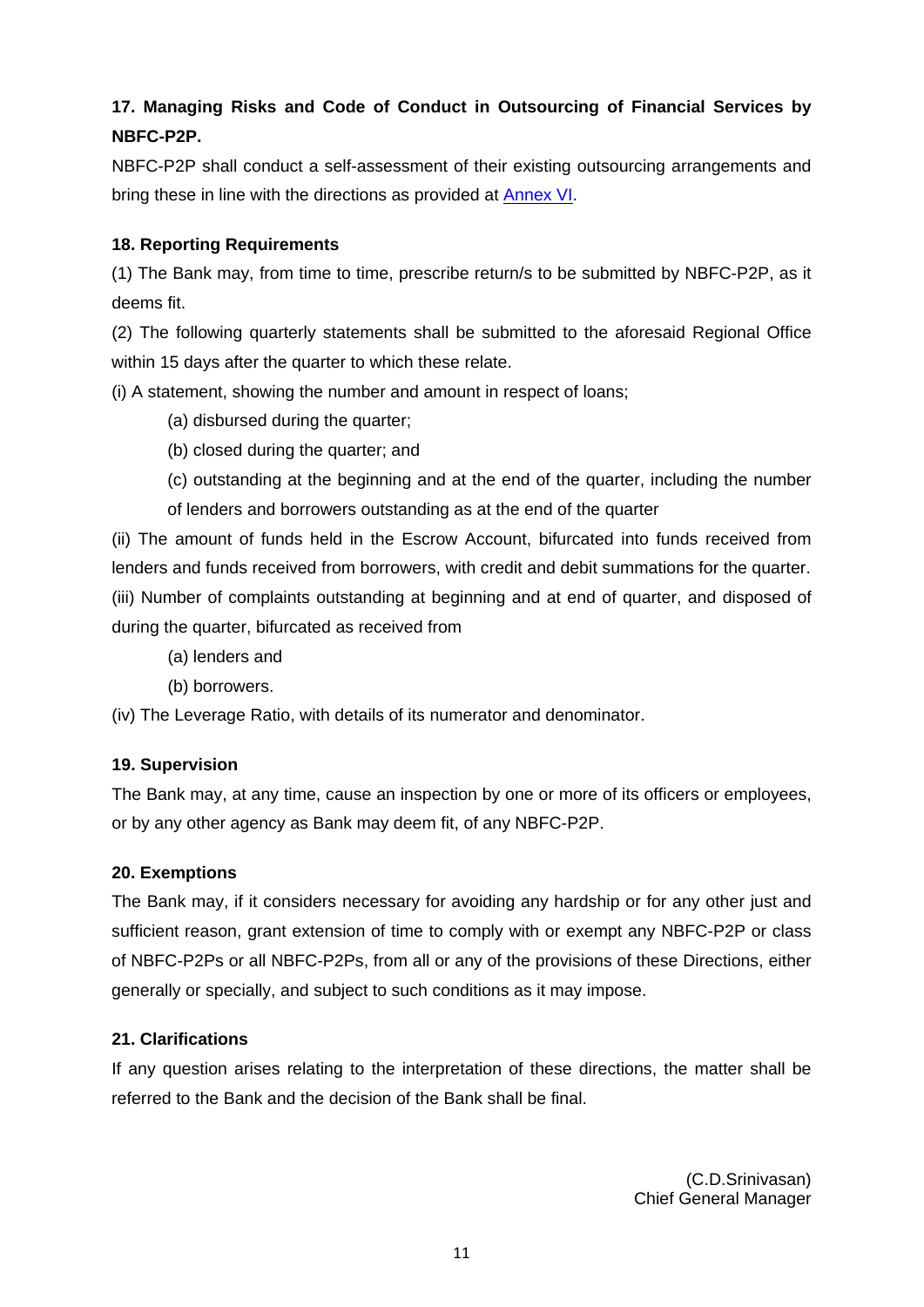## **Annex-I**



<span id="page-11-0"></span>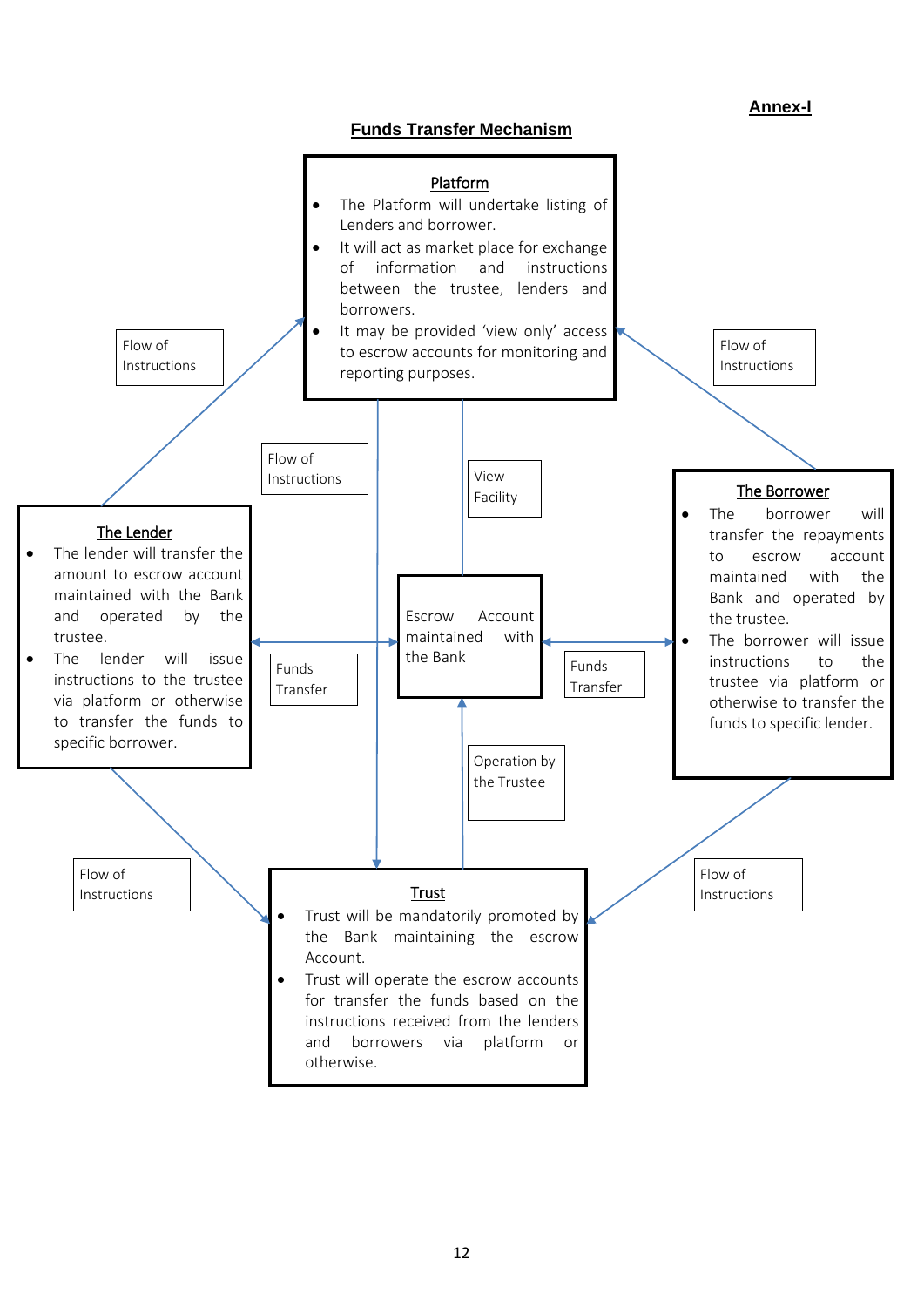**Annex II**

## **'Fit and Proper' Criteria for Directors of NBFC-P2Ps**

<span id="page-12-0"></span>NBFC-P2Ps are advised to ensure that the procedures mentioned below are followed and minimum criteria fulfilled by the persons before they are appointed on the Boards:

- (a) NBFC-P2Ps should undertake a process of due diligence to determine the suitability of the person for appointment / continuing to hold appointment as a Director on the Board, based upon qualification, expertise, track record, integrity and other 'fit and proper' criteria. NBFC-P2Ps should obtain necessary information and declaration from the proposed / existing Directors for the purpose in the format given at **[Annex](#page-13-0) III**.
- (b) The process of due diligence should be undertaken by the NBFC-P2Ps at the time of appointment / renewal of appointment.
- (c) The Boards of the NBFC-P2Ps should constitute Nomination Committees to scrutinize the declarations.
- (d) Based on the information provided in the signed declaration, Nomination Committees should decide on the acceptance or otherwise of the Directors, where considered necessary.
- (e) Where there is any change in information provided by the Directors earlier, the same should be furnished by them to the NBFC-P2P immediately.
- (f) NBFC-P2Ps should obtain annually as on 31st March a simple declaration from the Directors that the information already provided has not undergone change and where there is any change, requisite details are furnished by them forthwith.
- (g) The Board of the NBFC-P2P must ensure in public interest that the nominated/ elected Directors execute the deeds of covenants in the format given in **[Annex](#page-16-0) IV**.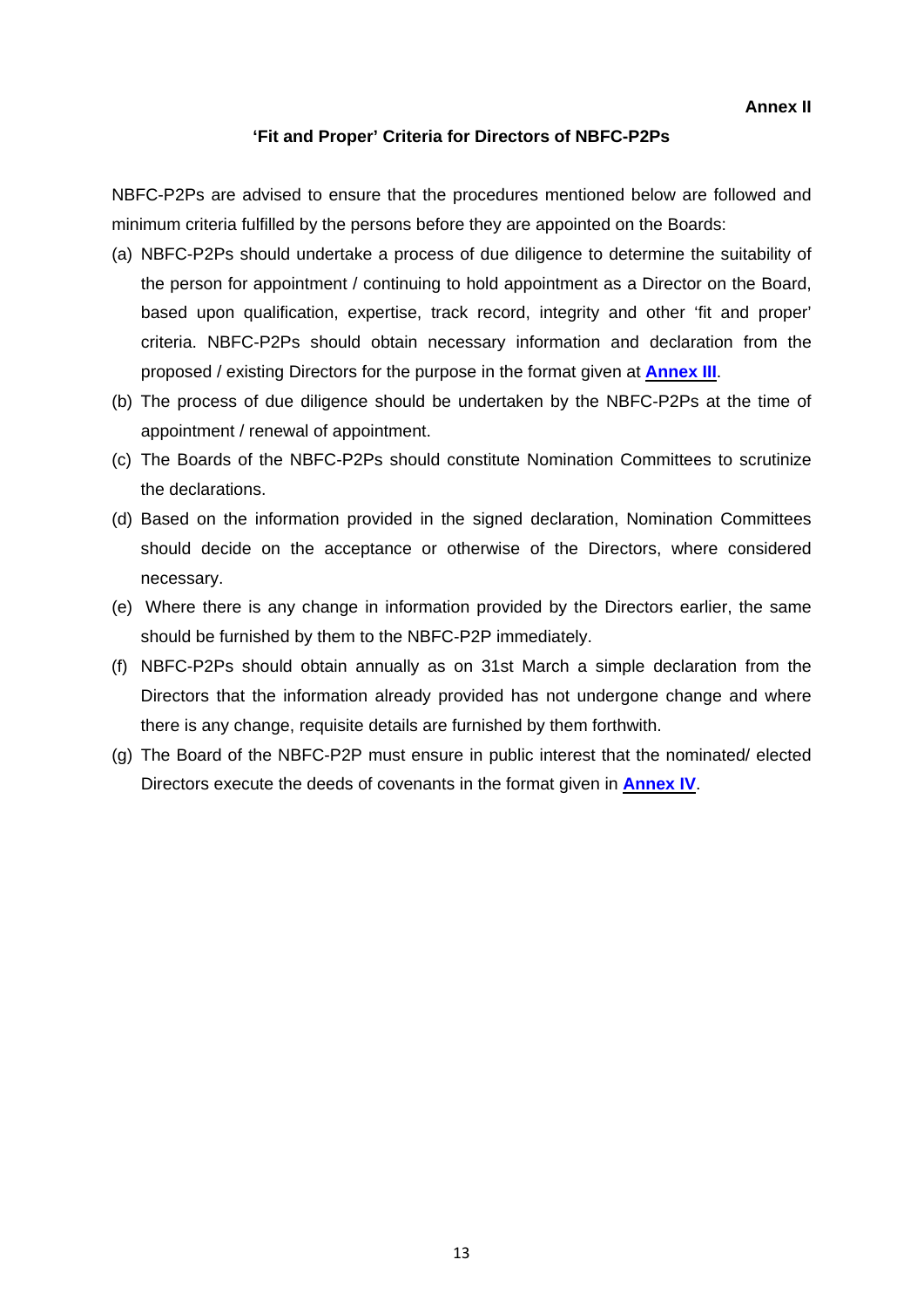<span id="page-13-0"></span>**Name of NBFC-P2P: \_\_\_\_\_\_\_\_\_\_\_\_\_\_\_\_\_\_\_\_\_\_\_\_**

| Declaration and Undertaking by Director (with enclosures as appropriate as<br>on |                                     |                                                                |  |  |
|----------------------------------------------------------------------------------|-------------------------------------|----------------------------------------------------------------|--|--|
| I.                                                                               | <b>Personal details of director</b> |                                                                |  |  |
|                                                                                  | a.                                  | Full name                                                      |  |  |
|                                                                                  | b.                                  | Date of Birth                                                  |  |  |
|                                                                                  | C.                                  | <b>Educational Qualifications</b>                              |  |  |
|                                                                                  | d.                                  | <b>Relevant Background and Experience</b>                      |  |  |
|                                                                                  | е.                                  | <b>Permanent Address</b>                                       |  |  |
|                                                                                  | f.                                  | <b>Present Address</b>                                         |  |  |
|                                                                                  | g.                                  | E-mail Address / Telephone Number                              |  |  |
|                                                                                  | h.                                  | Permanent Account Number under the Income Tax Act              |  |  |
|                                                                                  |                                     | and name and address of Income Tax Circle                      |  |  |
|                                                                                  | i.                                  | Relevant knowledge and experience                              |  |  |
|                                                                                  | j.                                  | Any other information relevant to Directorship of the          |  |  |
|                                                                                  |                                     | NBFC-P2P                                                       |  |  |
| $\mathbf{I}$                                                                     |                                     | <b>Relevant Relationships of Director</b>                      |  |  |
|                                                                                  | a.                                  | List of Relatives if any who are connected with the NBFC-      |  |  |
|                                                                                  |                                     | P2P (Refer to the relevant provisions of Companies Act,        |  |  |
|                                                                                  |                                     | 2013)                                                          |  |  |
|                                                                                  | b.                                  | List of entities if any in which he/she is considered as       |  |  |
|                                                                                  |                                     | being interested                                               |  |  |
|                                                                                  | C.                                  | List of entities in which he/she is considered as holding      |  |  |
|                                                                                  |                                     | substantial interest within the meaning of prudential norms    |  |  |
|                                                                                  |                                     | as prescribed in these Directions.                             |  |  |
|                                                                                  | d.                                  | Name of NBFCs in which he/she is or has been a member          |  |  |
|                                                                                  |                                     | of the board (giving details of period during which such       |  |  |
|                                                                                  |                                     | office was held)                                               |  |  |
|                                                                                  | е.                                  | Fund and non-fund facilities, if any, presently availed of by  |  |  |
|                                                                                  |                                     | him/her and/or by entities listed in II (b) and (c) above from |  |  |
|                                                                                  |                                     | the NBFC                                                       |  |  |
|                                                                                  | f.                                  | Cases, if any, where the director or entities listed in II (b) |  |  |
|                                                                                  |                                     | and (c) above are in default or have been in default in the    |  |  |
|                                                                                  |                                     | past in respect of credit facilities obtained from the NBFC    |  |  |
|                                                                                  |                                     | or any other NBFC / bank.                                      |  |  |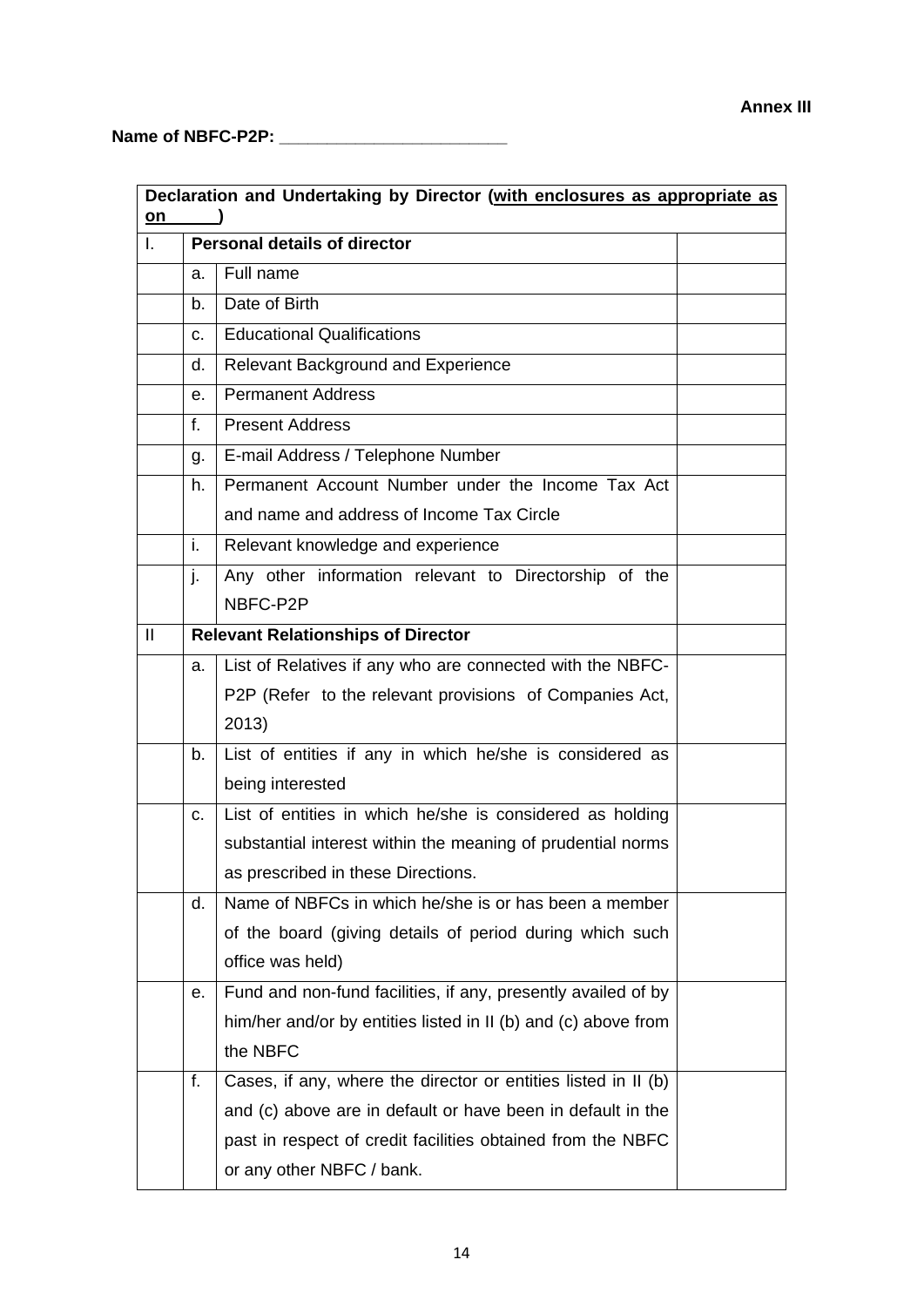| Ш   | Records of professional achievements |                                                                                                                  |  |  |
|-----|--------------------------------------|------------------------------------------------------------------------------------------------------------------|--|--|
|     | a.                                   | Relevant professional achievements                                                                               |  |  |
| IV. |                                      | Proceedings, if any, against the director                                                                        |  |  |
|     | a.                                   | director is<br>member of<br>the<br>lf.<br>professional<br>$\mathbf{a}$<br>a a                                    |  |  |
|     |                                      | association/body, details of disciplinary action, if any,                                                        |  |  |
|     |                                      | pending or commenced or resulting in conviction in the                                                           |  |  |
|     |                                      | past against him/her or whether he/she has been banned                                                           |  |  |
|     |                                      | from entry into any profession/occupation at any time.                                                           |  |  |
|     | b.                                   | Details of prosecution, if any, pending or commenced or                                                          |  |  |
|     |                                      | resulting in conviction in the past against the director                                                         |  |  |
|     |                                      | and/or against any of the entities listed in II (b) and (c)                                                      |  |  |
|     |                                      | above for violation of economic laws and regulations                                                             |  |  |
|     | C.                                   | Details of criminal prosecution, if any, pending or                                                              |  |  |
|     |                                      | commenced or resulting in conviction in the last five years                                                      |  |  |
|     |                                      | against the director                                                                                             |  |  |
|     | d.                                   | Whether the director attracts any of the disqualifications                                                       |  |  |
|     |                                      | envisaged under the Companies Act, 2013?                                                                         |  |  |
|     | е.                                   | Has the director or any of the entities at II (b) and (c)                                                        |  |  |
|     |                                      | above been subject to any investigation at the instance of                                                       |  |  |
|     |                                      | Government department or agency?                                                                                 |  |  |
|     | f.                                   | Has the director at any time been found guilty of violation                                                      |  |  |
|     |                                      | of rules/regulations/ legislative requirements by customs/                                                       |  |  |
|     |                                      | excise /income tax/foreign exchange /other revenue                                                               |  |  |
|     |                                      | authorities, if so give particulars                                                                              |  |  |
|     | g.                                   | Whether the director has at any time come to the adverse                                                         |  |  |
|     |                                      | notice of a regulator such as SEBI, IRDA, MCA.                                                                   |  |  |
|     |                                      | (Though it shall not be necessary for a candidate to                                                             |  |  |
|     |                                      | mention in the column about orders and findings                                                                  |  |  |
|     |                                      | made by the regulators which have been later on                                                                  |  |  |
|     |                                      | reversed/set aside in toto, it would be necessary to                                                             |  |  |
|     |                                      | mention of the same, in<br>make a<br>case<br>the                                                                 |  |  |
|     |                                      | reversal/setting aside is on technical reasons like<br>limitation or lack of jurisdiction, etc and not on merit, |  |  |
|     |                                      | If the order of the regulator is temporarily stayed and                                                          |  |  |
|     |                                      | the appellate/ court proceedings are pending, the                                                                |  |  |
|     |                                      | same also should be mentioned.)                                                                                  |  |  |
|     |                                      |                                                                                                                  |  |  |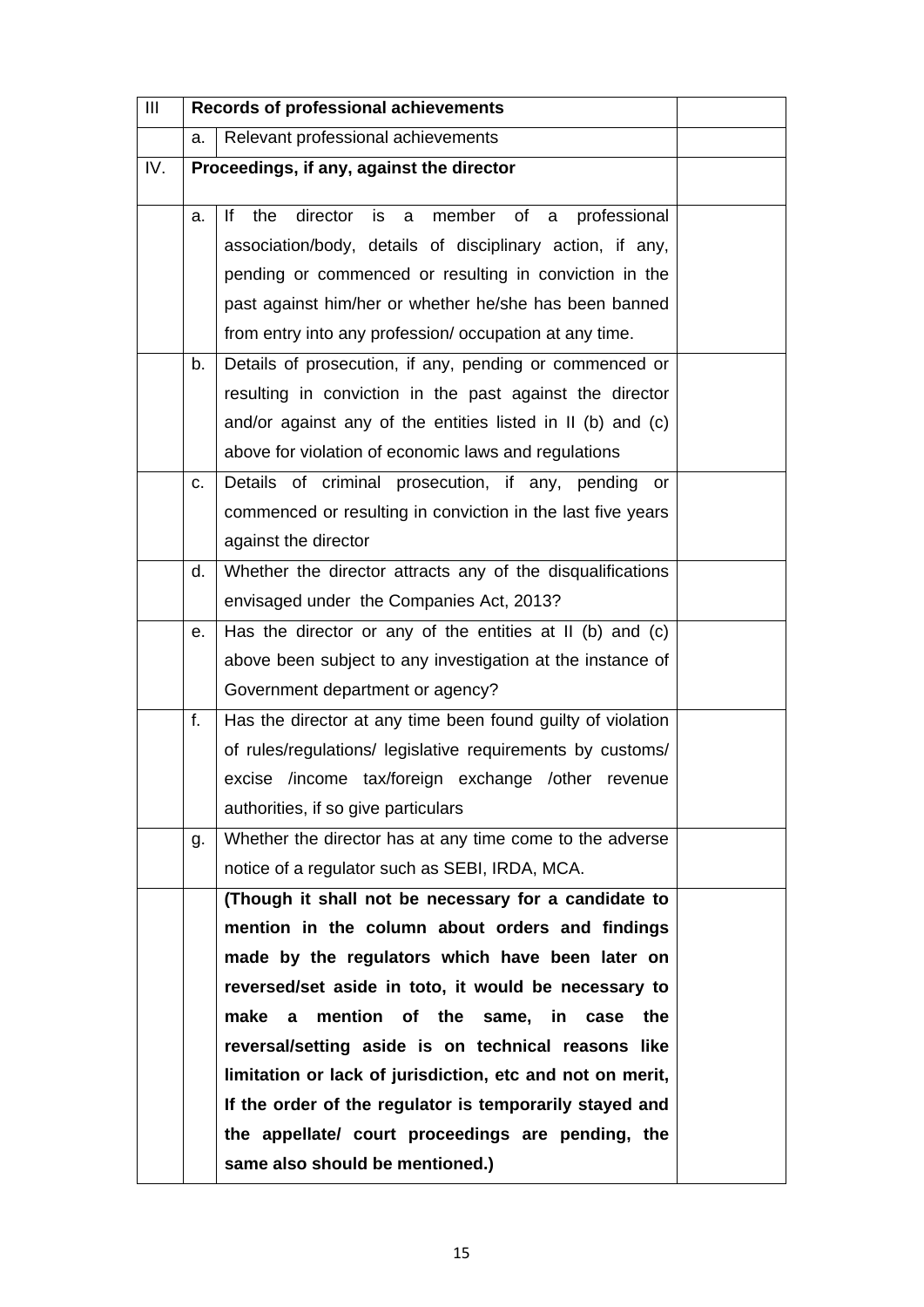| $\overline{V}$ . | Any other explanation / information in regard to items I to                      |           |  |  |  |
|------------------|----------------------------------------------------------------------------------|-----------|--|--|--|
|                  | III and other information considered relevant for judging fit                    |           |  |  |  |
|                  | and proper                                                                       |           |  |  |  |
|                  |                                                                                  |           |  |  |  |
|                  | <b>Undertaking</b>                                                               |           |  |  |  |
|                  | I confirm that the above information is to the best of my knowledge and          |           |  |  |  |
|                  | belief true and complete. I undertake to keep the NBFC-P2P fully informed,       |           |  |  |  |
|                  | as soon as possible, of all events which take place subsequent to my             |           |  |  |  |
|                  | appointment which are relevant to the information provided above.                |           |  |  |  |
|                  | I also undertake to execute the deed of covenant required to be executed by      |           |  |  |  |
|                  | all directors of the NBFC-P2P.                                                   |           |  |  |  |
|                  | Place:                                                                           | Signature |  |  |  |
|                  | Date:                                                                            |           |  |  |  |
| VI.              | <b>Nomination</b><br><b>Chairman</b><br><b>Remarks</b><br><b>of</b><br><b>of</b> |           |  |  |  |
|                  | <b>Committee/Board of Directors of NBFC-P2P</b>                                  |           |  |  |  |
|                  | Place:                                                                           | Signature |  |  |  |
|                  | Date:                                                                            |           |  |  |  |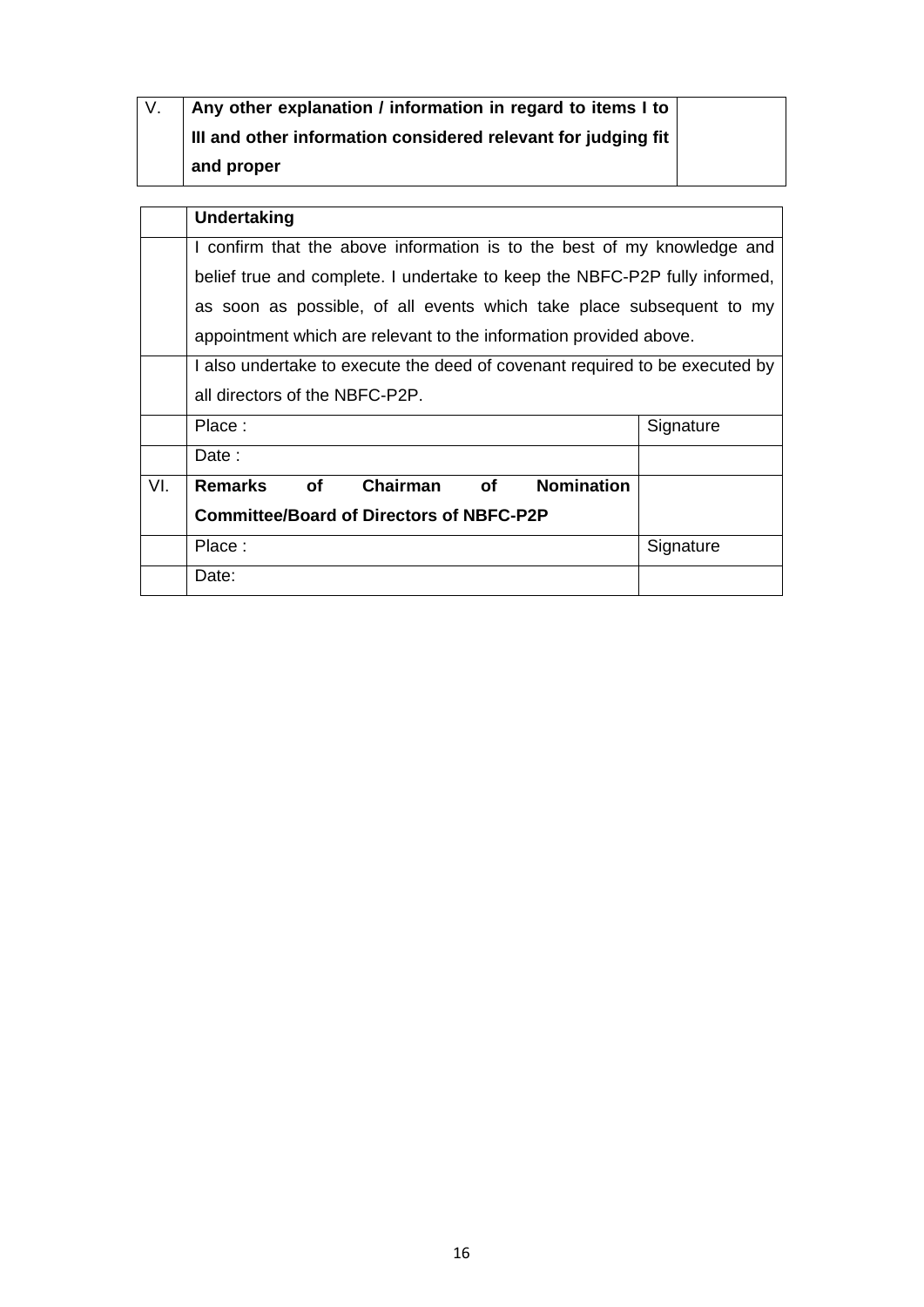#### **Annex IV**

#### <span id="page-16-0"></span>**Form of Deed of Covenant with a Director**

**THIS DEED OF COVENANTS** is made this and day of Two thousand BETWEEN \_\_\_\_\_\_\_\_\_\_, having its registered office at \_\_\_\_\_\_\_ (hereinafter called the "NBFC-P2P") of the one part and Mr / Ms\_\_\_\_\_\_\_\_\_\_\_\_\_ of (hereinafter called the "Director") of the other part.

## **WHEREAS**

A. The director has been appointed as a director on the Board of Directors of the NBFC-P2P (hereinafter called "the Board") and is required as a term of his / her appointment to enter into a Deed of Covenants with the NBFC-P2P.

B. The director has agreed to enter into this Deed of Covenants, which has been approved by the Board, pursuant to his said terms of appointment.

## **NOW IT IS HEREBY AGREED AND THIS DEED OF COVENANTS WITNESSETH AS FOLLOWS:**

1. The Director acknowledges that his / her appointment as director on the Board of the NBFC-P2P is subject to applicable laws and regulations including the Memorandum and Articles of Association of the NBFC-P2P and the provisions of this Deed of Covenants.

2. The Director covenants with the NBFC-P2P that:

(i) The Director shall disclose to the Board the nature of his / her interest, direct or indirect, if he / she has any interest in or is concerned with a contract or arrangement or any proposed contract or arrangement entered into or to be entered into between the NBFC-P2P and any other entity, immediately upon becoming aware of the same or at meeting of the Board at which the question of entering into such contract or arrangement is taken into consideration or if the director was not at the date of that meeting concerned or interested in such proposed contract or arrangement, then at the first meeting of the Board held after he / she becomes so concerned or interested and in case of any other contract or arrangement, the required disclosure shall be made at the first meeting of the Board held after the Director becomes concerned or interested in the contract or arrangement.

(ii) The Director shall disclose by general notice to the Board his / her other directorships, his / her memberships of bodies corporate, his / her interest in other entities and his / her interest as a partner or proprietor of firms and shall keep the Board apprised of all changes therein.

(iii) The Director shall provide to the NBFC-P2P a list of his / her relatives as defined in the Companies Act, 2013 and to the extent the Director is aware of directorships and interests of such relatives in other bodies corporate, firms and other entities.

(iv) The Director shall in carrying on his / her duties as director of the NBFC-P2P:

a. use such degree of skill as may be reasonable to expect from a person with his / her knowledge or experience;

17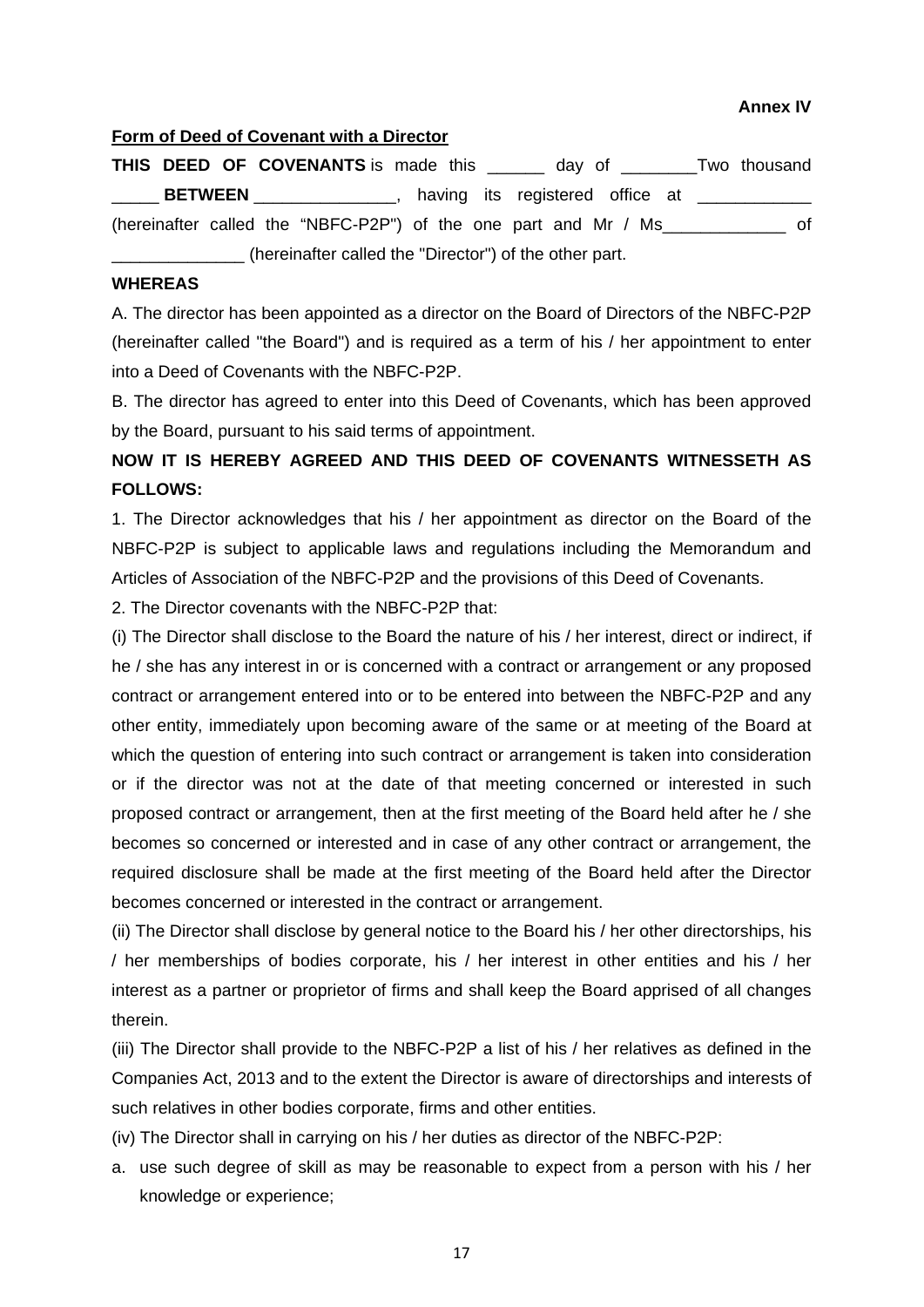- b. in the performance of his / her duties take such care as he / she might be reasonably expected to take on his / her own behalf and exercise any power vested in him / her in good faith and in the interests of the NBFC-P2P;
- c. shall keep himself / herself informed about the business, activities and financial status of the NBFC-P2P to the extent disclosed to him / her;
- d. attend meetings of the Board and Committees thereof (collectively for the sake of brevity hereinafter referred to as "Board") with fair regularity and conscientiously fulfil his / her obligations as director of the NBFC-P2P;
- e. shall not seek to influence any decision of the Board for any consideration other than in the interests of the NBFC-P2P;
- f. shall bring independent judgment to bear on all matters affecting the NBFC-P2P brought before the Board including but not limited to statutory compliances, performance reviews, compliances with internal control systems and procedures, key executive appointments and standards of conduct;
- g. shall in exercise of his / her judgement in matters brought before the Board or entrusted to him / her by the Board be free from any business or other relationship which could materially interfere with the exercise of his / her independent judgement; and
- h. shall express his / her views and opinions at Board meetings without any fear or favour and without any influence on exercise of his / her independent judgement;
- (v) The Director shall have:
- a. fiduciary duty to act in good faith and in the interests of the NBFC-P2P and not for any collateral purpose;
- b. duty to act only within the powers as laid down by the NBFC-P2P's Memorandum and Articles of Association and by applicable laws and regulations; and
- c. duty to acquire proper understanding of the business of the NBFC-P2P.
- (vi) The Director shall:
- a. not evade responsibility in regard to matters entrusted to him / her by the Board;
- b. not interfere in the performance of their duties by the whole-time directors and other officers of the NBFC-P2P and wherever the director has reasons to believe otherwise, he / she shall forthwith disclose his / her concerns to the Board; and
- c. not make improper use of information disclosed to him / her as a member of the Board for his / her or someone else's advantage or benefit and shall use the information disclosed to him / her by the NBFC-P2P in his / her capacity as director of the NBFC-P2P only for the purposes of performance of his / her duties as a director and not for any other purpose.
- 3. The NBFC-P2P covenants with the Director that: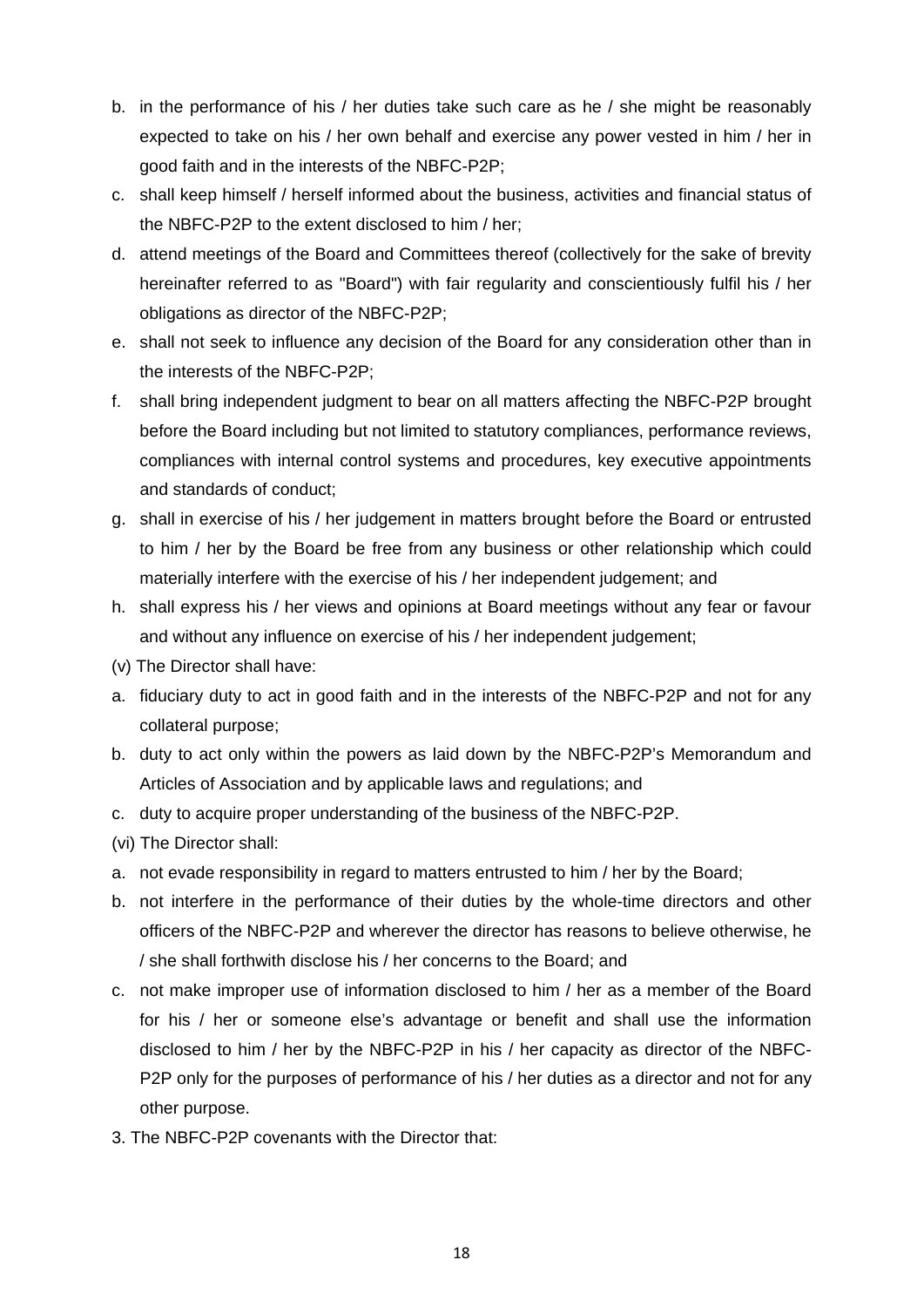(i) the NBFC-P2P shall apprise the Director about:

- a. Board procedures including identification of legal and other duties of Director and required compliances with statutory obligations;
- b. control systems and procedures;
- c. voting rights at Board meetings including matters in which Director should not participate because of his / her interest, direct or indirect therein;
- d. qualification requirements and provide copies of Memorandum and Articles of Association;
- e. corporate policies and procedures;
- f. insider dealing restrictions;
- g. constitution of, delegation of authority to and terms of reference of various committees constituted by the Board;
- h. appointments of Senior Executives and their authority;
- i. remuneration policy,
- j. deliberations of committees of the Board, and
- k. communicate any changes in policies, procedures, control systems, applicable regulations including Memorandum and Articles of Association of the NBFC-P2P, delegation of authority, Senior Executives, etc. and appoint the compliance officer who shall be responsible for all statutory and legal compliance.

(ii) the NBFC-P2P shall disclose and provide to the Board including the director all information which is reasonably required for them to carry out their functions and duties as a Director of the NBFC-P2P and to take informed decisions in respect of matters brought before the Board for its consideration or entrusted to the director by the Board or any committee thereof;

(iii) the disclosures to be made by the NBFC-P2P to the Directors shall include but not be limited to the following:

- a. all relevant information for taking informed decisions in respect of matters brought before the Board;
- b. NBFC-P2P's strategic and business plans and forecasts;
- c. organisational structure of the NBFC-P2P and delegation of authority;
- d. corporate and management controls and systems including procedures;
- e. economic features and marketing environment;
- f. information and updates as appropriate on NBFC-P2P's products;
- g. information and updates on major expenditure;
- h. periodic reviews of performance of the NBFC-P2P; and
- i. report periodically about implementation of strategic initiatives and plans;

(iv) the NBFC-P2P shall communicate outcome of Board deliberations to Directors and concerned personnel and prepare and circulate minutes of the meeting of Board to Directors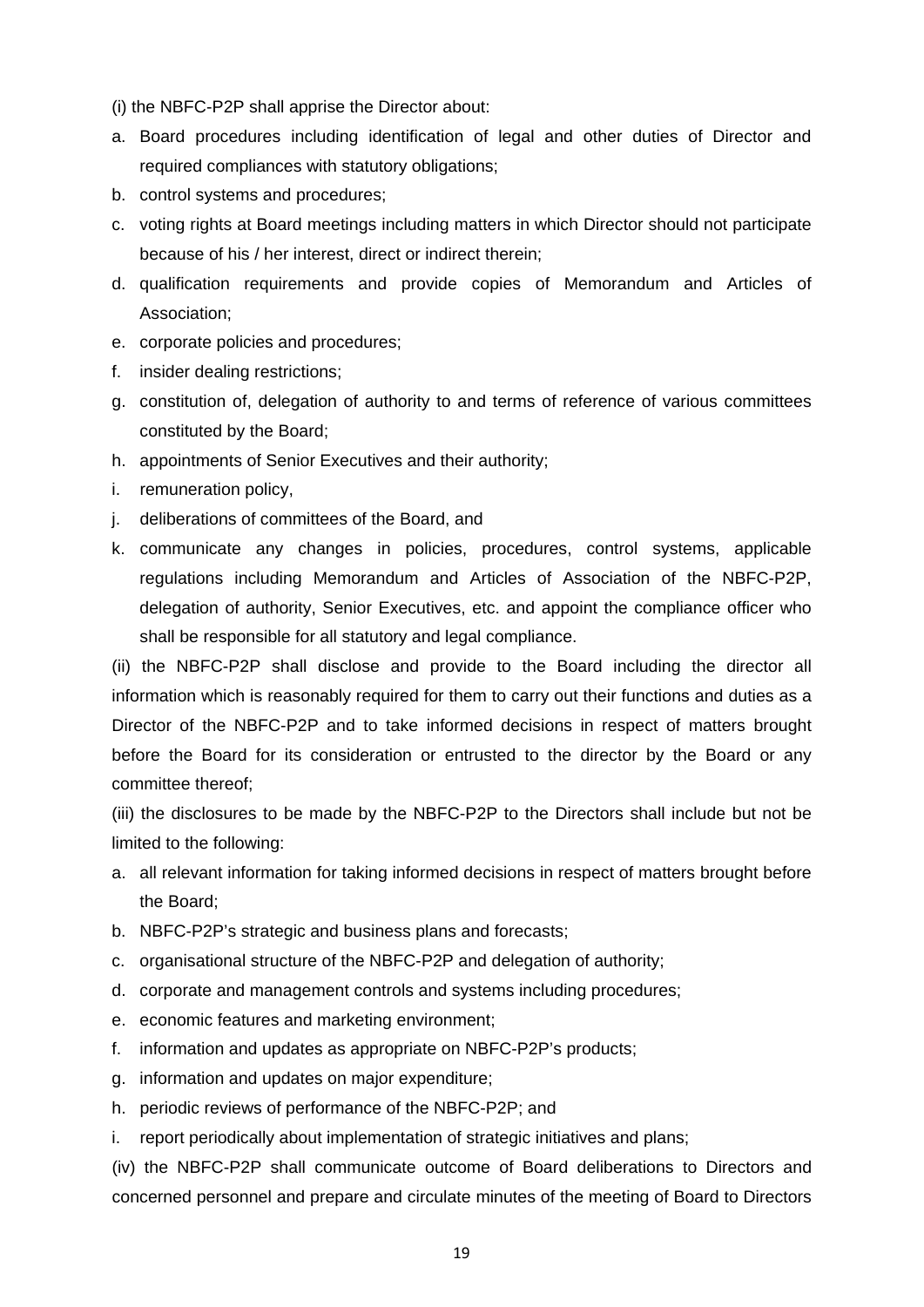in a timely manner and to the extent possible within two business days of the date of conclusion of the Board meeting; and

(v) advise the Director about the levels of authority delegated in matters placed before the Board.

4. The NBFC-P2P shall provide to the director periodic reports on the functioning of internal control system including effectiveness thereof.

5. The NBFC-P2P shall appoint a compliance officer who shall be a senior executive reporting to the Board and be responsible for setting forth policies and procedures and shall monitor adherence to the applicable laws and regulations and policies and procedures including but not limited to directions of Reserve Bank of India and other concerned statutory and governmental authorities.

6. The Director shall not assign, transfer, sublet or encumber his / her office and his / her rights and obligations as director of the NBFC-P2P to any third party provided that nothing herein contained shall be construed to prohibit delegation of any authority, power, function or delegation by the Board or any committee thereof subject to applicable laws and regulations including Memorandum and Articles of Association of the NBFC-P2P.

7.The failure on the part of either party hereto to perform, discharge, observe or comply with any obligation or duty shall not be deemed to be a waiver thereof nor shall it operate as a bar to the performance, observance, discharge or compliance thereof at any time or times thereafter.

8. Any and all amendments and / or supplements and / or alterations to this Deed of Covenants shall be valid and effectual only if in writing and signed by the Director and the duly authorised representative of the NBFC-P2P.

9. This Deed of Covenants has been executed in duplicate and both the copies shall be deemed to be originals.

## **IN WITNESS WHEREOF THE PARTIES HAVE DULY EXECUTED THIS AGREEMENT ON THE DAY, MONTH AND YEAR FIRST ABOVE WRITTEN.**

| For the NBFC-P2P    | <b>Director</b> |
|---------------------|-----------------|
| By                  |                 |
| Name:               | Name:           |
| Title:              |                 |
|                     |                 |
| In the presence of: |                 |
|                     | 2               |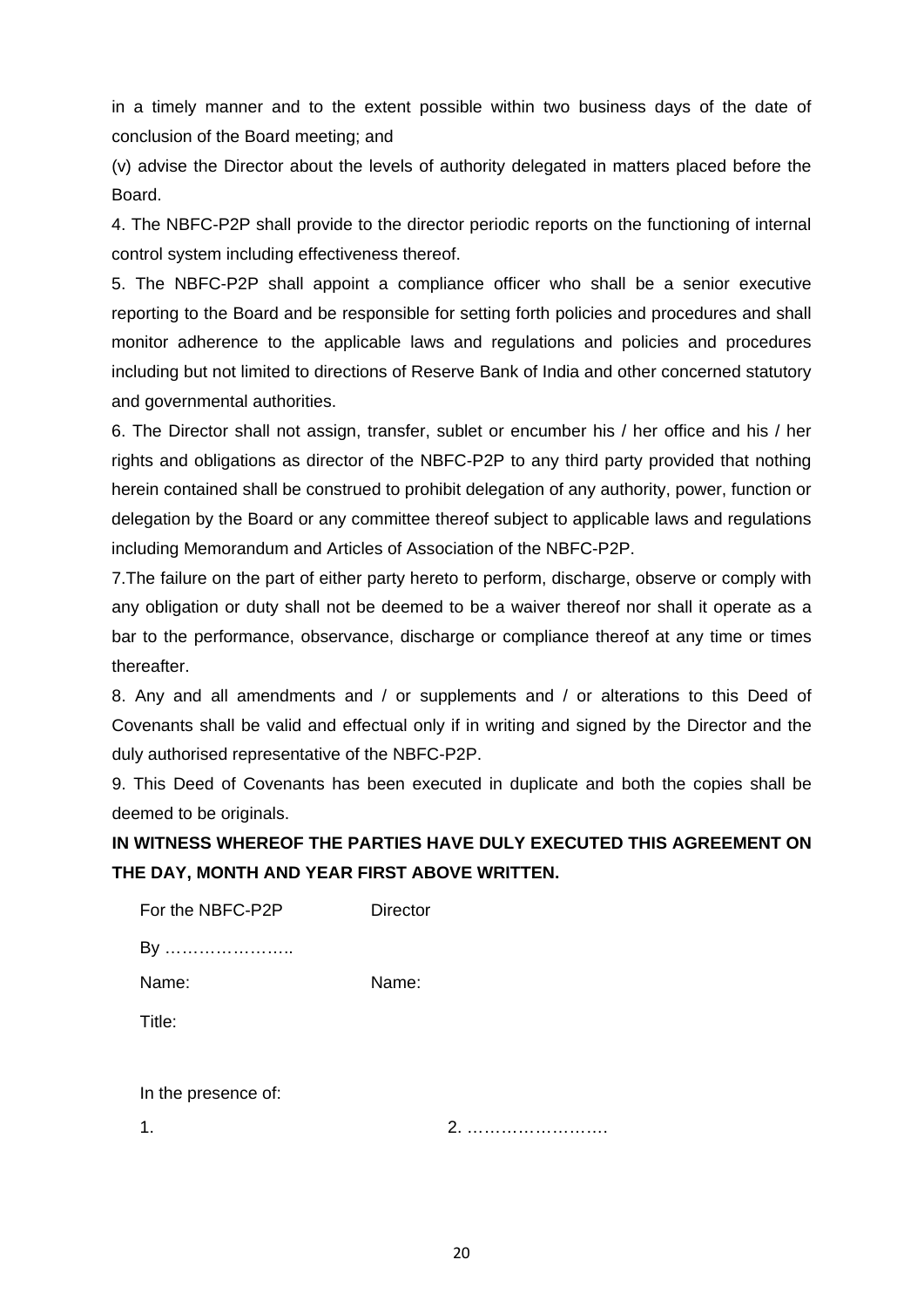<span id="page-20-0"></span>**Annex V**

## **INFORMATION ABOUT THE PROPOSED PROMOTERS / DIRECTORS /SHAREHOLDERS OF THE COMPANY**

# **Sr. No. Particulars Required Response**

- Name
- 2 Designation- Chairman / Managing Director / Director / Chief Executive Officer
- 3 Nationality
- 4 Age (to be substantiated with date of birth)
- 5 Business Address
- 6 Residential Address
- 7 E-mail address / Telephone number
- 8 PAN Number under Income Tax Act
- 9 Director Identification Number (DIN)
- 10 Social security number / Passport No.\*
- 11 Educational / professional qualifications
- 12 Professional Achievement relevant to the job
- 13 Line of business or vocation
- 14 Any other information relevant to the Company

15 Name/s of other companies in which the person has held the post of Chairman / Managing Director/ Director / Chief Executive Officer

16 Name/s of the regulators (RBI,SEBI,IRDA,PFRDA,NHB or any other foreign regulator) of the entities mentioned in which the persons hold directorships

17 Name/s of the NBFCs, if any, with which the person is associated as Promoter, Managing Director, Chairman or Director including a Residuary Non-Banking Financial Company, which has been prohibited from accepting deposits/ prosecuted by RBI ?

18 Detail of prosecution, if any, pending or commenced or resulting in conviction in the past against the person and/or against any of the entities he is associated with for violation of economic laws and regulations

19 Cases, if any, where the person or relatives of the person or the companies in which the person is associated with, are in default or have been in default in the last 5 years in respect of credit facilities obtained from any entity or bank

20 If the person is a member of a professional association/ body, details of disciplinary action, if any, pending or commenced or resulting in conviction in the past against him / her or whether he / she has been banned from entry of any professional occupation at any time

21 Whether the person attracts any of the disqualification envisaged under section 164 of the Companies Act, 2013

22 Has the person or any of the companies, he/ she is associated with, been subject to any investigation at the instance of the Government Department or Agency

23 Has the person at any time been found guilty of violations of rules / regulations / legislative requirements by Customs / Excise / Income Tax// Foreign Exchange / Other Revenue Authorities, if so, give particulars

- 24 Experience in the business of NBFC (number of years)
- 25 Equity shareholding in the company
- (i) No. of shares ……………………………
- (ii) Face value ₹………………………..
- (iii) Percentage to total paid up equity share capital of the company

………………………

26 Name/s of the companies, firms and proprietary concerns in which the person holds substantial interest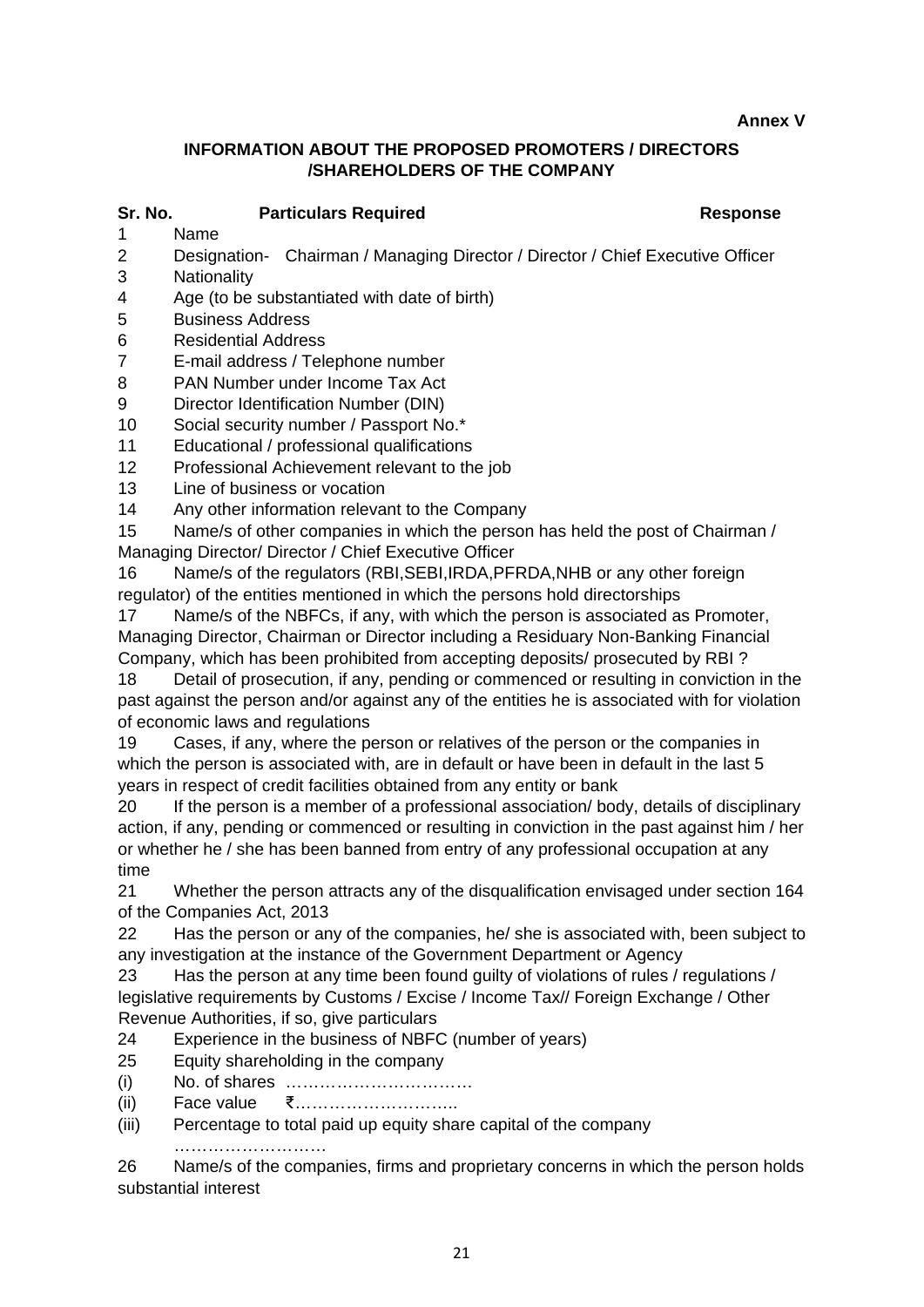27 Names of the principal bankers to the concerns at 26 above

28 Names of the overseas bankers \*

29 Whether number of directorships held by the person exceeds the limits prescribed under section 165 of the Companies Act, 2013

Signature :

Date : Name :

Place: Designation :

Company Seal :

\* For foreign promoters / directors / shareholders

Note: (i) Separate form should be submitted in respect of each of the proposed promoters/ directors/ shareholders

## **INFORMATION ABOUT CORPORATE PROMOTER**

## **Sr. No. Particulars Required Response**

1 Name

2 Business Address

3 E-mail address / Telephone number

4 PAN Number under Income Tax Act

5 Name and contact details of compliance officer

6 Line of business

7 The details of their major shareholders (more than 10%) and line of activity, if corporates

8 Names of the principal bankers/ overseas bankers \*

9 Name/s of the regulators (RBI,SEBI,IRDA,PFRDA,NHB or any other foreign regulator)

10 Name/s of Company/ies in the Group as defined in the Prudential Norms Directions

11 Name/s of the company/ies in the Group that are NBFCs

12 Specify the names of companies in the group which have been prohibited from accepting deposits/ prosecuted by RBI?

13 Detail of prosecution, if any, pending or commenced or resulting in conviction in the past against the corporate for violation of economic laws and regulations

14 Cases, if any, where the corporate, is in default or have been in default in the last 5 years in respect of credit facilities obtained from any entity or bank

15 Whether the corporate has been subject to any investigation at the instance of the Government Department or Agency

16 Has the Corporate at any time been found guilty of violations of rules/ regulations/ legislative requirements by Customs/ Excise/ Income Tax// Foreign Exchange/ Other Revenue Authorities, if so, give particulars

17 Has the promoter corporate/ majority shareholder of the promoter corporate, if a corporate, ever applied to RBI for CoR which has been rejected

Signature :

Date : Name : Place: Designation :

Company Seal :

\* For foreign corporate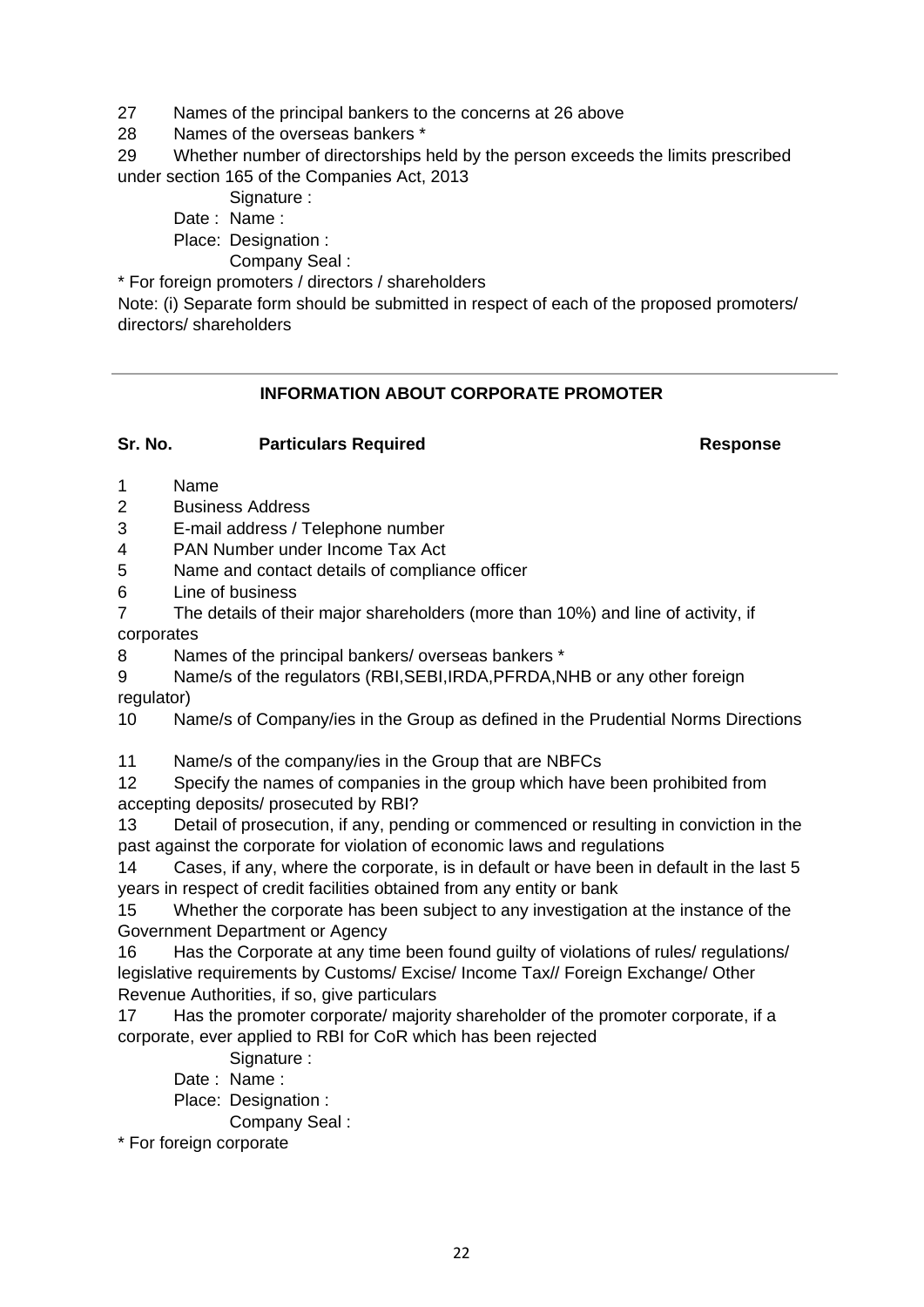## <span id="page-22-0"></span>**Directions on Managing Risks and Code of Conduct in Outsourcing of Financial Services by NBFC-P2P**

## **1. Introduction**

1.1 'Outsourcing' is defined as the NBFC's use of a third party (either an affiliated entity within a corporate group or an entity that is external to the corporate group) to perform activities on a continuing basis that would normally be undertaken by the NBFC itself, now or in the future.

'Continuing basis' includes agreements for a limited period.

1.2 NBFCs have been outsourcing various activities and are hence exposed to various risks as detailed in para 5.3. Further, the outsourced activities are to be brought within regulatory purview to a) protect the interest of the customers of NBFCs and b) to ensure that the NBFC concerned and the Reserve Bank of India have access to all relevant books, records and information available with service provider. Typically outsourced financial services include applications processing (loan origination, credit card), document processing, marketing and research, supervision of loans, data processing and back office related activities, besides others.

1.3 Some key risks in outsourcing are Strategic Risk, Reputation Risk, Compliance Risk, Operational Risk, Legal Risk, Exit Strategy Risk, Counterparty Risk, Country Risk, Contractual Risk, Access Risk, Concentration and Systemic Risk. The failure of a service provider in providing a specified service, a breach in security/ confidentiality, or noncompliance with legal and regulatory requirements by the service provider can lead to financial losses or loss of reputation for the NBFC and could also lead to systemic risks.

1.4 It is therefore imperative for the NBFC outsourcing its activities to ensure sound and responsive risk management practices for effective oversight, due diligence and management of risks arising from such outsourced activities. The directions are applicable to material outsourcing arrangements as explained in para 3 which may be entered into by an NBFC with a service provider located in India or elsewhere. The service provider may either be a member of the group/ conglomerate to which the NBFC belongs, or an unrelated party.

1.5 The underlying principles behind these directions are that the regulated entity shall ensure that outsourcing arrangements neither diminish its ability to fulfil its obligations to customers and RBI nor impede effective supervision by RBI. NBFCs, therefore, have to take steps to ensure that the service provider employs the same high standard of care in performing the services as is expected to be employed by the NBFCs, if the activities were conducted within the NBFCs and not outsourced. Accordingly, NBFCs shall not engage in outsourcing that would result in their internal control, business conduct or reputation being compromised or weakened.

23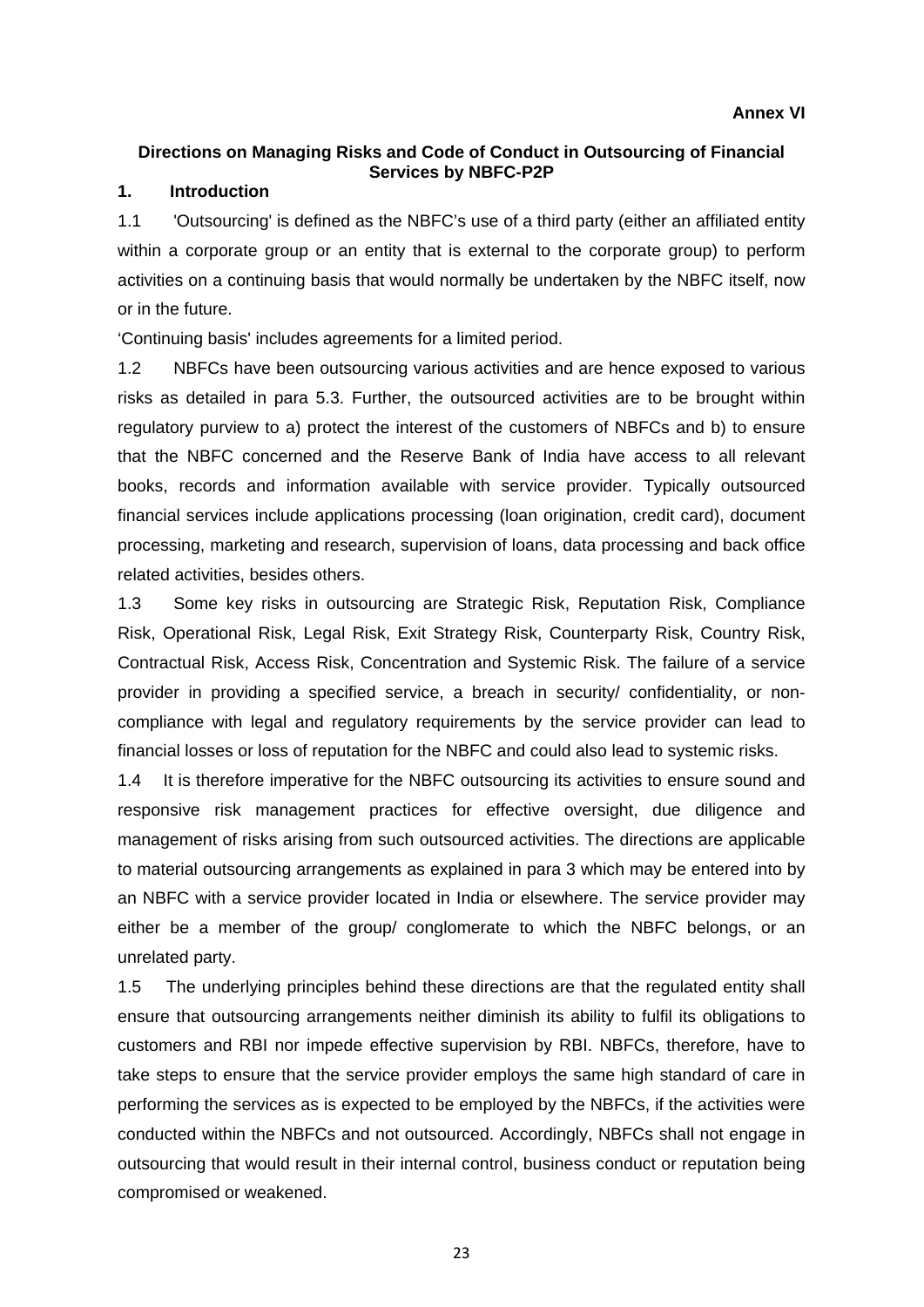1.6 (i) These directions are concerned with managing risks in outsourcing of financial services and are not applicable to technology-related issues and activities not related to financial services, such as usage of courier, catering of staff, housekeeping and janitorial services, security of the premises, movement and archiving of records, etc. NBFCs which desire to outsource financial services would not require prior approval from RBI. However, such arrangements would be subject to on-site/ off- site monitoring and inspection/ scrutiny by RBI.

(ii) In regard to outsourced services relating to credit cards, RBI's detailed instructions contained in its circular on credit card activities vide [DBOD.FSD.BC.49/24.01.011/2005-06](https://www.rbi.org.in/Scripts/NotificationUser.aspx?Id=2627&Mode=0)  [dated November 21, 2005](https://www.rbi.org.in/Scripts/NotificationUser.aspx?Id=2627&Mode=0) would be applicable.

## **2. Activities that shall not be outsourced**

NBFCs which choose to outsource financial services shall, however, not outsource core management functions including Internal Audit, Strategic and Compliance functions and decision-making functions such as determining compliance with KYC norms for opening deposit accounts, according sanction for loans (including retail loans) and management of investment portfolio**.** However, for NBFCs in a group/conglomerate, these functions may be outsourced within the group subject to compliance with instructions in Para 6.Further, while internal audit function itself is a management process, the internal auditors can be on contract.

## **3. Material Outsourcing**

For the purpose of these directions, material outsourcing arrangements are those which, if disrupted, have the potential to significantly impact the business operations, reputation, profitability or customer service. Materiality of outsourcing would be based on:

- the level of importance to the NBFC of the activity being outsourced as well as the significance of the risk posed by the same;
- the potential impact of the outsourcing on the NBFC on various parameters such as earnings, solvency, liquidity, funding capital and risk profile;
- the likely impact on the NBFC's reputation and brand value, and ability to achieve its business objectives, strategy and plans, should the service provider fail to perform the service;
- the cost of the outsourcing as a proportion of total operating costs of the NBFC;
- the aggregate exposure to that particular service provider, in cases where the NBFC outsources various functions to the same service provider and
- the significance of activities outsourced in context of customer service and protection.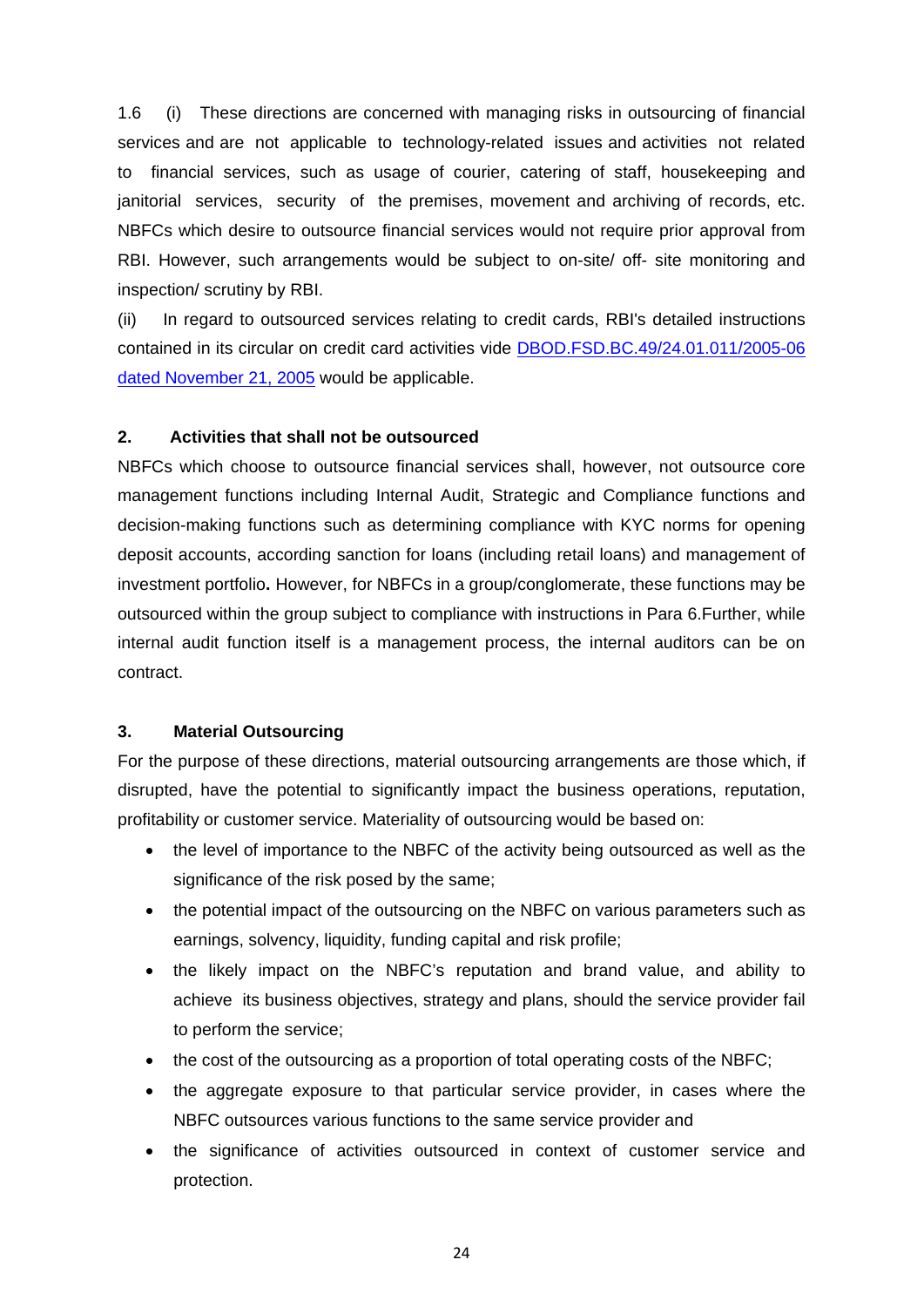## **4. NBFC's role and Regulatory and Supervisory Requirements**

4.1 The outsourcing of any activity by NBFC does not diminish its obligations, and those of its Board and senior management, who have the ultimate responsibility for the outsourced activity. NBFCs would therefore be responsible for the actions of their service provider including Direct Sales Agents/ Direct Marketing Agents and recovery agents and the confidentiality of information pertaining to the customers that is available with the service provider. NBFCs shall retain ultimate control of the outsourced activity.

4.2 It is imperative for the NBFC, when performing its due diligence in relation to outsourcing, to consider all relevant laws, regulations, guidelines and conditions of approval, licensing or registration.

4.3 Outsourcing arrangements shall not affect the rights of a customer against the NBFC, including the ability of the customer to obtain redress as applicable under relevant laws. In cases where the customers are required to deal with the service providers in the process of dealing with the NBFC, NBFCs shall incorporate a clause in the relative product literature/ brochures, etc., stating that they may use the services of agents in sales/ marketing etc. of the products. The role of agents may be indicated in broad terms.

4.4 The service provider shall not impede or interfere with the ability of the NBFC to effectively oversee and manage its activities nor shall it impede the Reserve Bank of India in carrying out its supervisory functions and objectives.

4.5 NBFCs need to have a robust grievance redress mechanism, which in no way shall be compromised on account of outsourcing.

4.6 The service provider, if not a group company of the NBFC, shall not be owned or controlled by any director of the NBFC or their relatives; these terms have the same meaning as assigned under Companies Act, 2013.

## **5. Risk Management practices for Outsourced Financial Services**

## **5.1 Outsourcing Policy**

An NBFC intending to outsource any of its financial activities shall put in place a comprehensive outsourcing policy, approved by its Board, which incorporates, inter alia, criteria for selection of such activities as well as service providers, delegation of authority depending on risks and materiality and systems to monitor and review the operations of these activities.

## **5.2 Role of the Board and Senior Management**

## **5.2.1 Role of the Board**

The Board of the NBFC, or a Committee of the Board to which powers have been delegated shall be responsible *inter alia* for the following: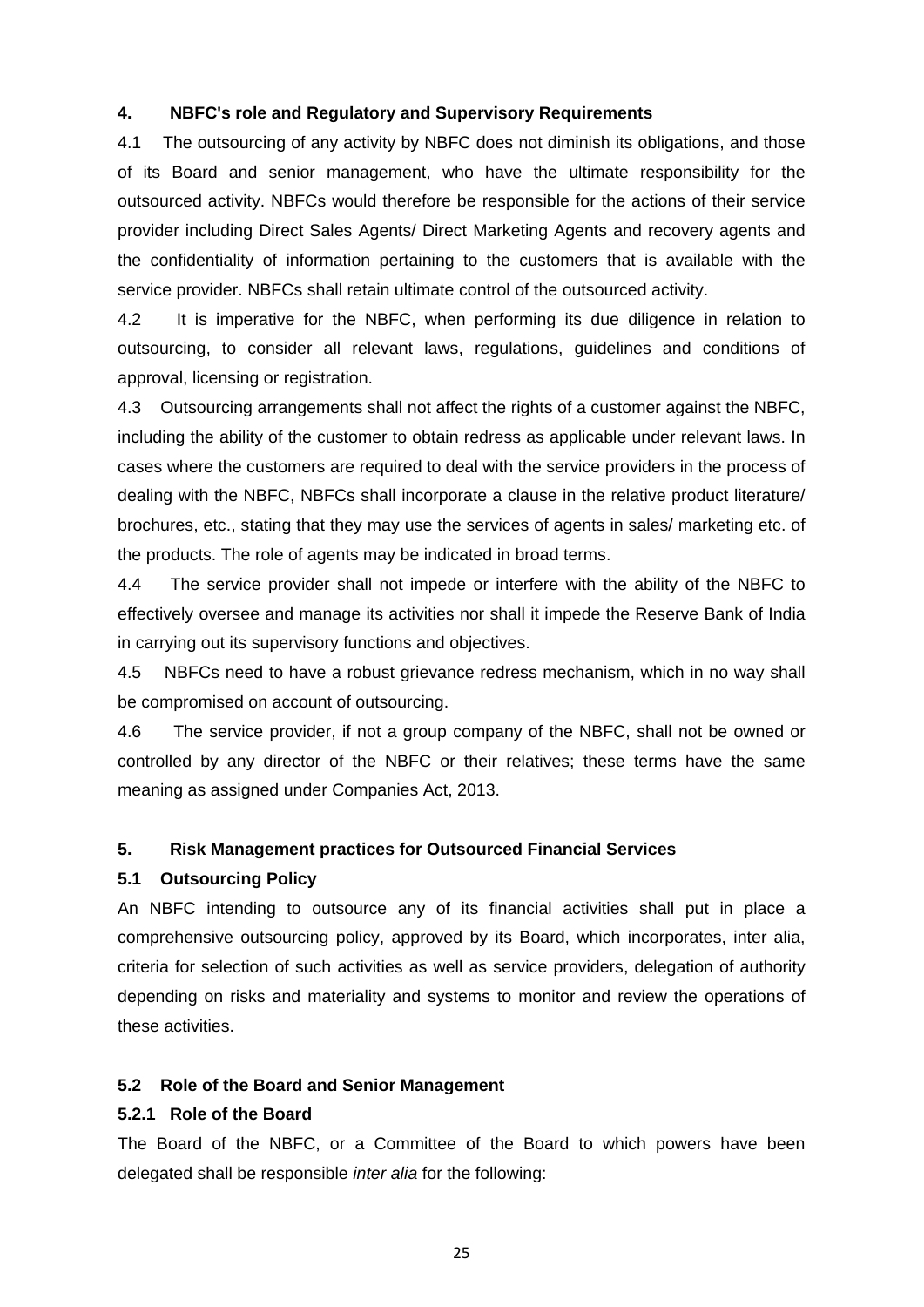i. approving a framework to evaluate the risks and materiality of all existing and prospective outsourcing and the policies that apply to such arrangements;

ii. laying down appropriate approval authorities for outsourcing depending on risks and materiality;

iii. setting up suitable administrative framework of senior management for the purpose of these directions;

iv. undertaking regular review of outsourcing strategies and arrangements for their continued relevance, and safety and soundness and

v. deciding on business activities of a material nature to be outsourced, and approving such arrangements.

## **5.2.2 Responsibilities of the Senior Management**

i. Evaluating the risks and materiality of all existing and prospective outsourcing, based on the framework approved by the Board;

ii. developing and implementing sound and prudent outsourcing policies and procedures commensurate with the nature, scope and complexity of the outsourcing activity;

iii. reviewing periodically the effectiveness of policies and procedures;

iv. communicating information pertaining to material outsourcing risks to the Board in a timely manner;

v. ensuring that contingency plans, based on realistic and probable disruptive scenarios, are in place and tested;

vi. ensuring that there is independent review and audit for compliance with set policies and

vii. undertaking periodic review of outsourcing arrangements to identify new material outsourcing risks as they arise.

## **5.3 Evaluation of the Risks**

The NBFCs shall evaluate and guard against the following risks in outsourcing:

- i. Strategic Risk Where the service provider conducts business on its own behalf, inconsistent with the overall strategic goals of the NBFC.
- ii. Reputation Risk Where the service provided is poor and customer interaction is not consistent with the overall standards expected of the NBFC.
- iii. Compliance Risk Where privacy, consumer and prudential laws are not adequately complied with by the service provider.
- iv. Operational Risk- Arising out of technology failure, fraud, error, inadequate financial capacity to fulfil obligations and/ or to provide remedies.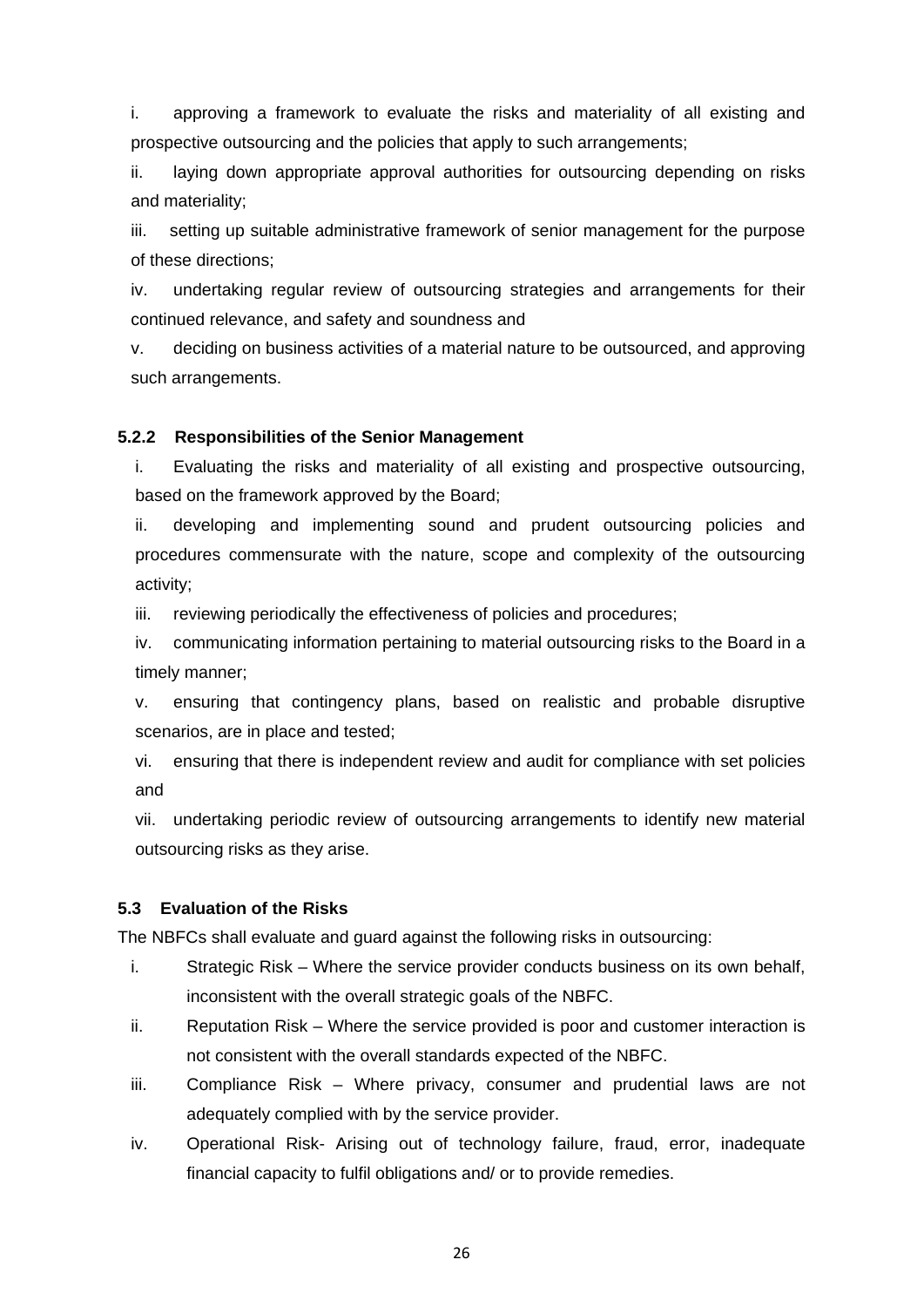- v. Legal Risk Where the NBFC is subjected to fines, penalties, or punitive damages resulting from supervisory actions, as well as private settlements due to omissions and commissions of the service provider.
- vi. Exit Strategy Risk Where the NBFC is over-reliant on one firm, the loss of relevant skills in the NBFC itself preventing it from bringing the activity back inhouse and where NBFC has entered into contracts that make speedy exits prohibitively expensive.
- vii. Counter party Risk Where there is inappropriate underwriting or credit assessments.
- viii. Contractual Risk Where the NBFC may not have the ability to enforce the contract.
- ix. Concentration and Systemic Risk Where the overall industry has considerable exposure to one service provider and hence the NBFC may lack control over the service provider.
- x. Country Risk Due to the political, social or legal climate creating added risk.

## **5.4 Evaluating the Capability of the Service Provider**

5.4.1 In considering or renewing an outsourcing arrangement, appropriate due diligence shall be performed to assess the capability of the service provider to comply with obligations in the outsourcing agreement. Due diligence shall take into consideration qualitative and quantitative, financial, operational and reputational factors. NBFCs shall consider whether the service providers' systems are compatible with their own and also whether their standards of performance including in the area of customer service are acceptable to it. NBFCs shall also consider, while evaluating the capability of the service provider, issues relating to undue concentration of outsourcing arrangements with a single service provider. Where possible, the NBFC shall obtain independent reviews and market feedback on the service provider to supplement its own findings.

5.4.2 Due diligence shall involve an evaluation of all available information about the service provider, including but not limited to the following:

i. past experience and competence to implement and support the proposed activity over the contracted period;

ii. financial soundness and ability to service commitments even under adverse conditions;

iii. business reputation and culture, compliance, complaints and outstanding or potential litigation;

iv. security and internal control, audit coverage, reporting and monitoring environment, business continuity management and

v. ensuring due diligence by service provider of its employees.

27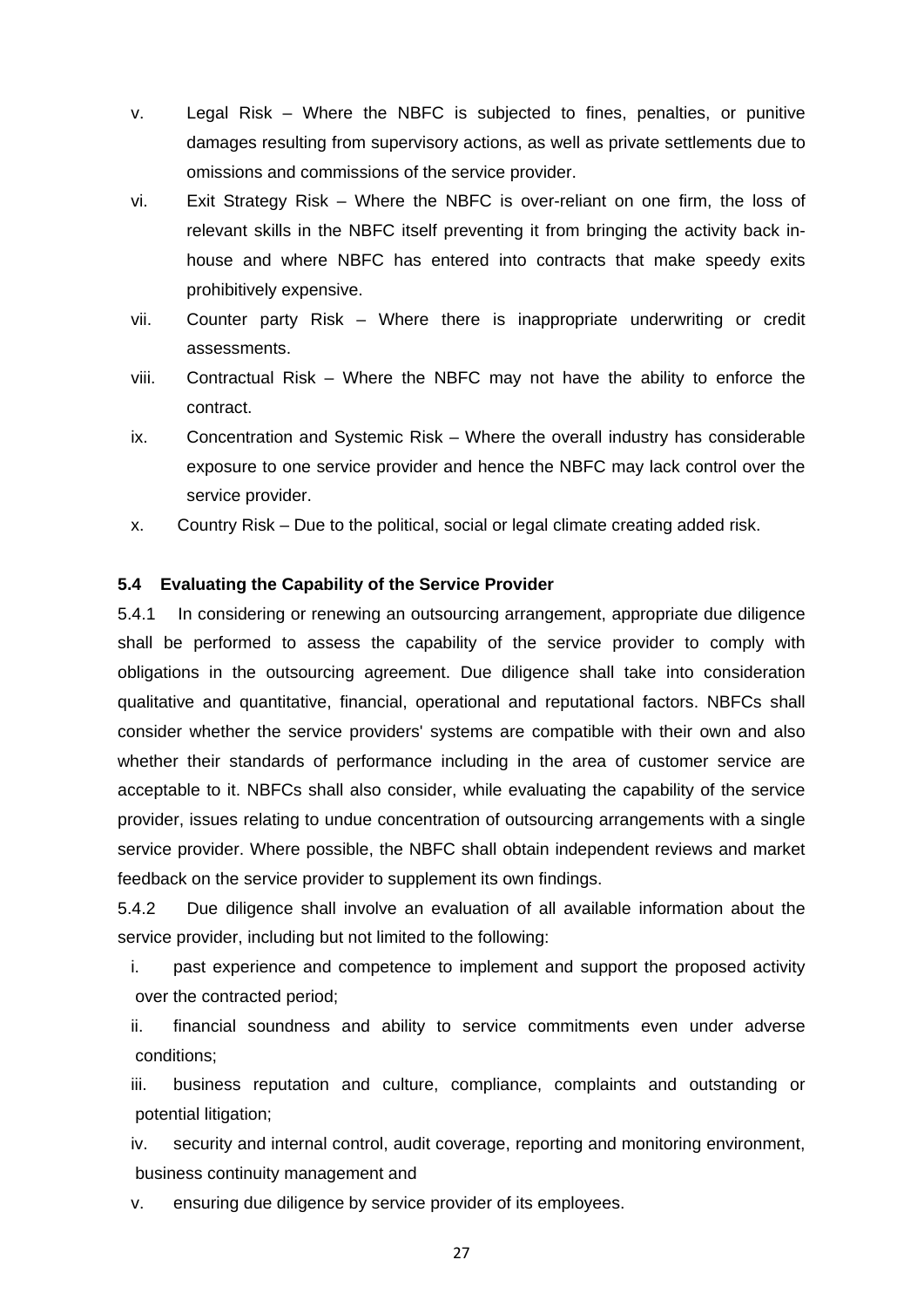#### **5.5 The Outsourcing Agreement**

The terms and conditions governing the contract between the NBFC and the service provider shall be carefully defined in written agreements and vetted by NBFC's legal counsel on their legal effect and enforceability. Every such agreement shall address the risks and risk mitigation strategies. The agreement shall be sufficiently flexible to allow the NBFC to retain an appropriate level of control over the outsourcing and the right to intervene with appropriate measures to meet legal and regulatory obligations. The agreement shall also bring out the nature of legal relationship between the parties - i.e. whether agent, principal or otherwise. Some of the key provisions of the contract shall be the following:

i. the contract shall clearly define what activities are going to be outsourced including appropriate service and performance standards;

ii. the NBFC must ensure it has the ability to access all books, records and information relevant to the outsourced activity available with the service provider;

iii. the contract shall provide for continuous monitoring and assessment by the NBFC of the service provider so that any necessary corrective measure can be taken immediately;

iv. a termination clause and minimum period to execute a termination provision, if deemed necessary, shall be included;

v. controls to ensure customer data confidentiality and service providers' liability in case of breach of security and leakage of confidential customer related information shall be incorporated;

vi. there must be contingency plans to ensure business continuity;

vii. the contract shall provide for the prior approval/ consent by the NBFC of the use of subcontractors by the service provider for all or part of an outsourced activity;

viii. it shall provide the NBFC with the right to conduct audits on the service provider whether by its internal or external auditors, or by agents appointed to act on its behalf and to obtain copies of any audit or review reports and findings made on the service provider in conjunction with the services performed for the NBFC;

ix. outsourcing agreements shall include clauses to allow the Reserve Bank of India or persons authorised by it to access the NBFC's documents, records of transactions, and other necessary information given to, stored or processed by the service provider within a reasonable time;

x. outsourcing agreement shall also include a clause to recognise the right of the Reserve Bank to cause an inspection to be made of a service provider of an NBFC and its books and account by one or more of its officers or employees or other persons;

xi. the outsourcing agreement shall also provide that confidentiality of customer's information shall be maintained even after the contract expires or gets terminated and

28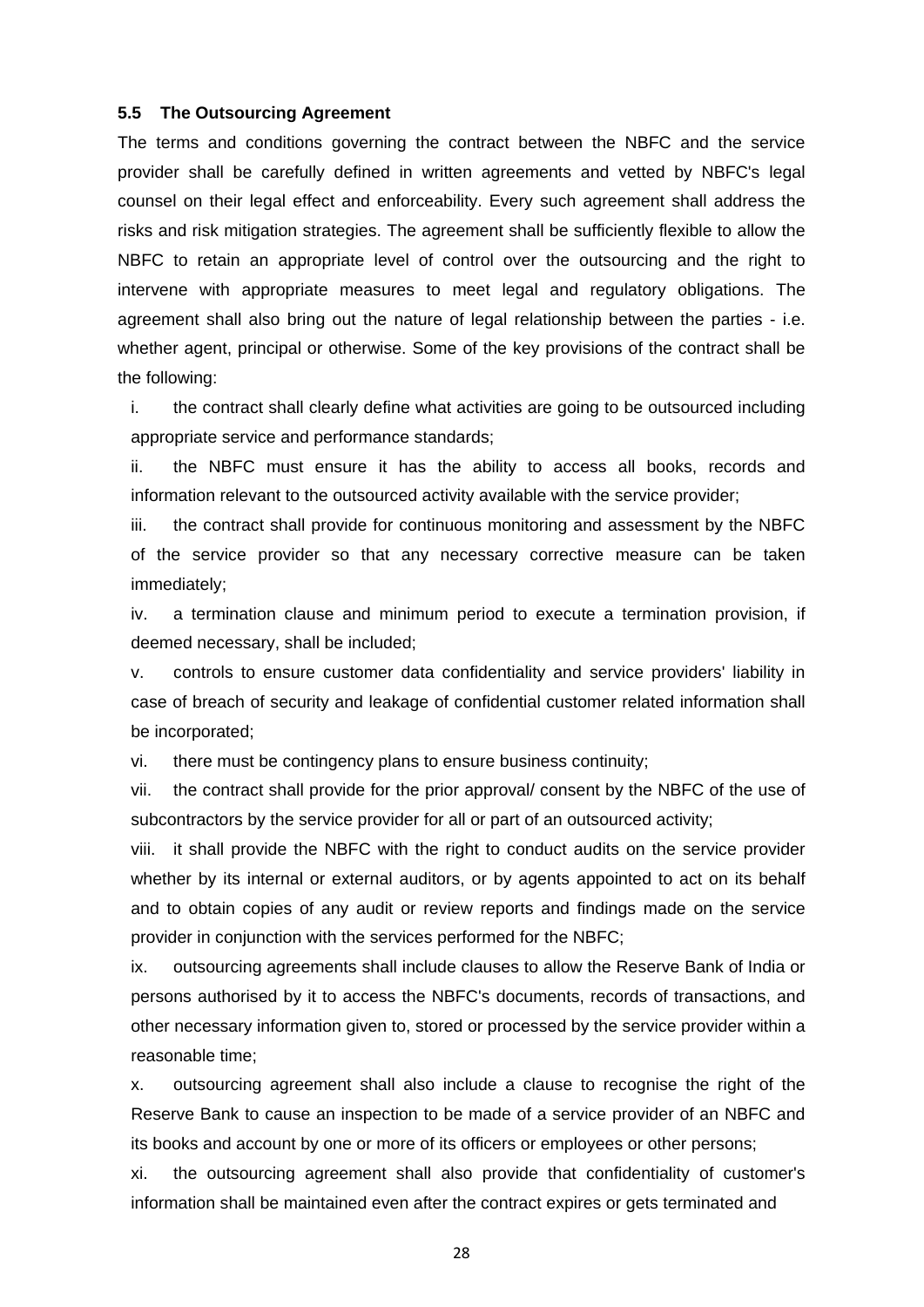xii. the NBFC shall have necessary provisions to ensure that the service provider preserves documents as required by law and take suitable steps to ensure that its interests are protected in this regard even post termination of the services.

## **5.6 Confidentiality and Security**

5.6.1 Public confidence and customer trust in the NBFC is a prerequisite for the stability and reputation of the NBFC. Hence the NBFC shall seek to ensure the preservation and protection of the security and confidentiality of customer information in the custody or possession of the service provider.

5.6.2 Access to customer information by staff of the service provider shall be on 'need to know' basis i.e., limited to those areas where the information is required in order to perform the outsourced function.

5.6.3 The NBFC shall ensure that the service provider is able to isolate and clearly identify the NBFC's customer information, documents, records and assets to protect the confidentiality of the information. In instances, where service provider acts as an outsourcing agent for multiple NBFCs, care shall be taken to build strong safeguards so that there is no comingling of information / documents, records and assets.

5.6.4 The NBFC shall review and monitor the security practices and control processes of the service provider on a regular basis and require the service provider to disclose security breaches.

5.6.5 The NBFC shall immediately notify RBI in the event of any breach of security and leakage of confidential customer related information. In these eventualities, the NBFC would be liable to its customers for any damages.

## **5.7 Responsibilities of Direct Sales Agents (DSA)/ Direct Marketing Agents (DMA)/ Recovery Agents**

5.7.1 NBFCs shall ensure that the DSA/ DMA/ Recovery Agents are properly trained to handle their responsibilities with care and sensitivity, particularly aspects such as soliciting customers, hours of calling, privacy of customer information and conveying the correct terms and conditions of the products on offer, etc.

5.7.2 NBFCs shall put in place a board approved Code of conduct for DSA/ DMA/ Recovery Agents, and obtain their undertaking to abide by the code. In addition, Recovery Agents shall adhere to extant instructions on Fair Practices Code for NBFCs as also their own code for collection of dues and repossession of security. It is essential that the Recovery Agents refrain from action that could damage the integrity and reputation of the NBFC and that they observe strict customer confidentiality.

5.7.3 The NBFC and their agents shall not resort to intimidation or harassment of any kind, either verbal or physical, against any person in their debt collection efforts, including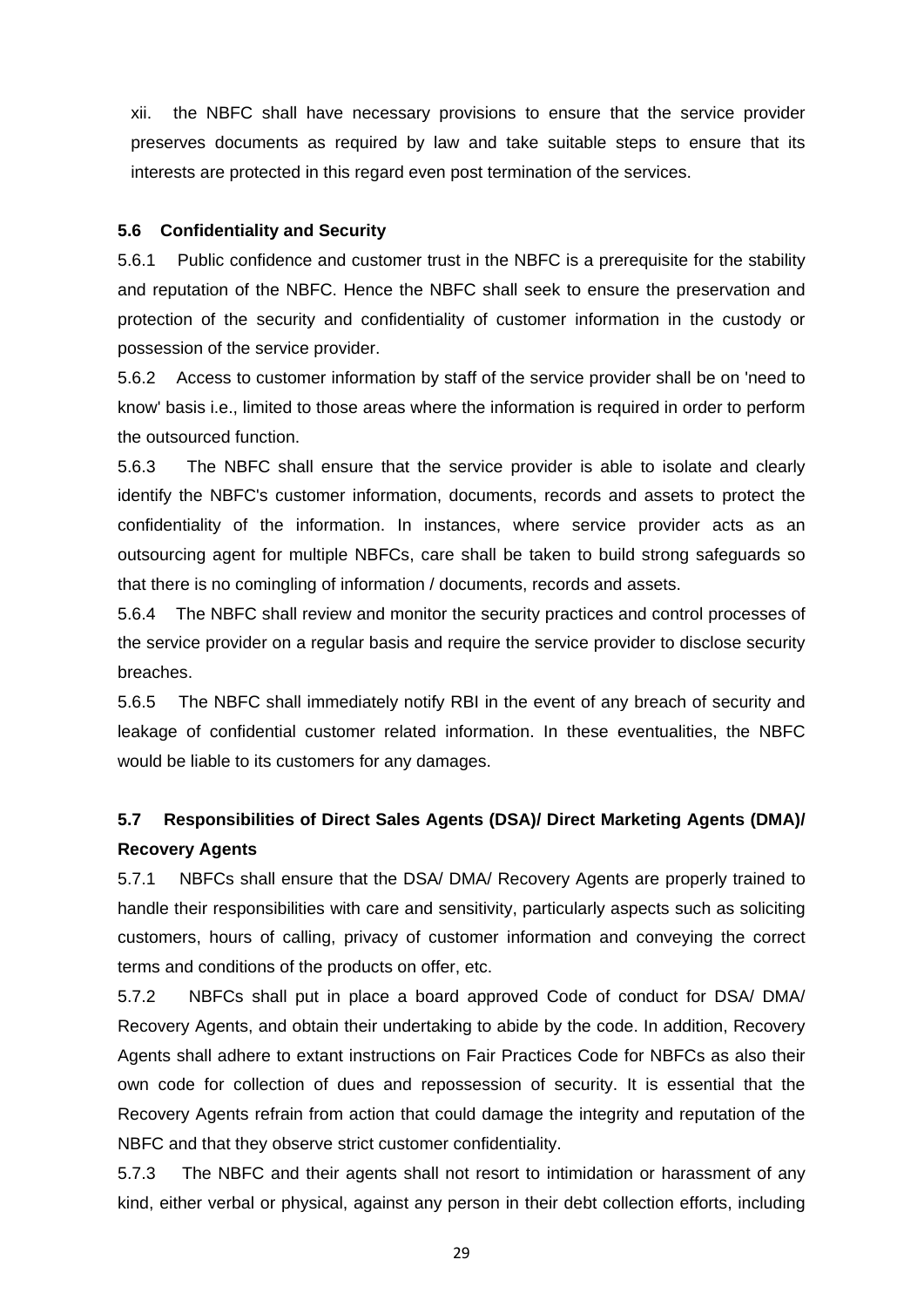acts intended to humiliate publicly or intrude the privacy of the debtors' family members, referees and friends, making threatening and anonymous calls or making false and misleading representations.

## **5.8 Business Continuity and Management of Disaster Recovery Plan**

5.8.1 An NBFC shall require its service providers to develop and establish a robust framework for documenting, maintaining and testing business continuity and recovery procedures. NBFCs need to ensure that the service provider periodically tests the Business Continuity and Recovery Plan and may also consider occasional joint testing and recovery exercises with its service provider.

5.8.2 In order to mitigate the risk of unexpected termination of the outsourcing agreement or liquidation of the service provider, NBFCs shall retain an appropriate level of control over their outsourcing and the right to intervene with appropriate measures to continue its business operations in such cases without incurring prohibitive expenses and without any break in the operations of the NBFC and its services to the customers.

5.8.3 In establishing a viable contingency plan, NBFCs shall consider the availability of alternative service providers or the possibility of bringing the outsourced activity back inhouse in an emergency and the costs, time and resources that would be involved.

5.8.4 Outsourcing often leads to the sharing of facilities operated by the service provider. The NBFC shall ensure that service providers are able to isolate the NBFC's information, documents and records, and other assets. This is to ensure that in appropriate situations, all documents, records of transactions and information given to the service provider, and assets of the NBFC, can be removed from the possession of the service provider in order to continue its business operations, or deleted, destroyed or rendered unusable.

#### **5.9 Monitoring and Control of Outsourced Activities**

5.9.1 The NBFC shall have in place a management structure to monitor and control its outsourcing activities. It shall ensure that outsourcing agreements with the service provider contain provisions to address their monitoring and control of outsourced activities.

5.9.2 A central record of all material outsourcing that is readily accessible for review by the Board and senior management of the NBFC shall be maintained. The records shall be updated promptly and half yearly reviews shall be placed before the Board or Risk Management Committee.

5.9.3 Regular audits by either the internal auditors or external auditors of the NBFC shall assess the adequacy of the risk management practices adopted in overseeing and managing the outsourcing arrangement, the NBFC's compliance with its risk management framework and the requirements of these directions.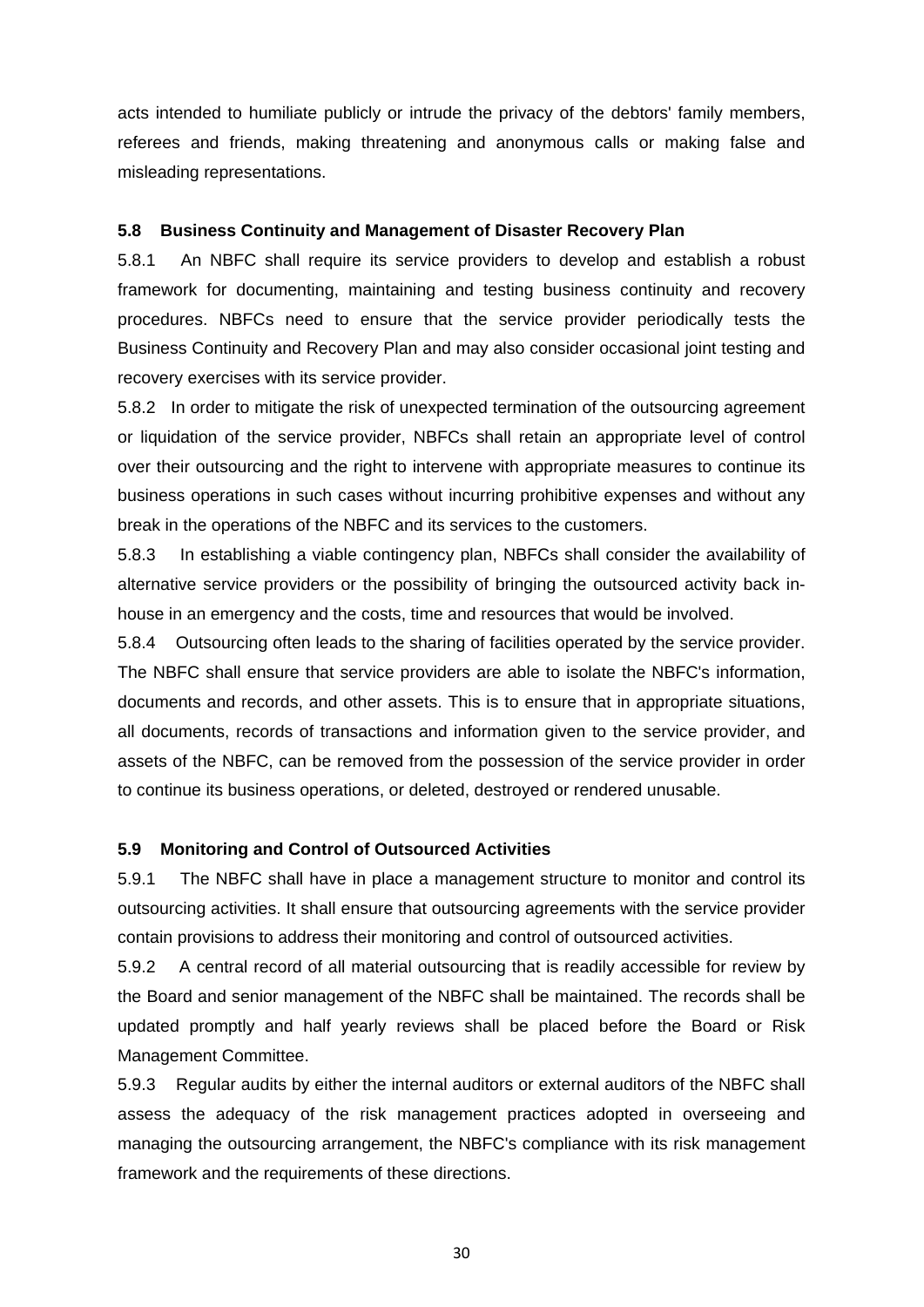5.9.4 NBFCs shall at least on an annual basis, review the financial and operational condition of the service provider to assess its ability to continue to meet its outsourcing obligations. Such due diligence reviews, which can be based on all available information about the service provider shall highlight any deterioration or breach in performance standards, confidentiality and security, and in business continuity preparedness.

5.9.5 In the event of termination of the outsourcing agreement for any reason in cases where the service provider deals with the customers, the same shall be publicized by displaying at a prominent place in the branch, posting it on the web-site, and informing the customers so as to ensure that the customers do not continue to deal with the service provider.

5.9.6 Certain cases, like outsourcing of cash management, might involve reconciliation of transactions between the NBFC, the service provider and its sub-contractors. In such cases, NBFCs shall ensure that reconciliation of transactions between the NBFC and the service provider (and/ or its sub-contractor), are carried out in a timely manner. An ageing analysis of entries pending reconciliation with outsourced vendors shall be placed before the Audit Committee of the Board (ACB) and NBFCs shall make efforts to reduce the old outstanding items therein at the earliest.

5.9.7 A robust system of internal audit of all outsourced activities shall also be put in place and monitored by the ACB of the NBFC.

#### **5.10 Redress of Grievances related to Outsourced Services**

i. NBFCs shall constitute Grievance Redressal Machinery as contained in RBI's circular on Grievance Redressal Mechanism vide [DNBS.CC.PD.No.320/03.10.01/2012-](https://www.rbi.org.in/Scripts/NotificationUser.aspx?Id=7866&Mode=0) [13 dated February 18, 2013.](https://www.rbi.org.in/Scripts/NotificationUser.aspx?Id=7866&Mode=0) At the operational level, all NBFCs shall display the name and contact details (Telephone/ Mobile nos. as also email address) of the Grievance Redressal Officer prominently at their branches/ places where business is transacted. The designated officer shall ensure that genuine grievances of customers are redressed promptly without involving delay. It shall be clearly indicated that NBFCs' Grievance Redressal Machinery will also deal with the issue relating to services provided by the outsourced agency.

ii. Generally, a time limit of 30 days may be given to the customers for preferring their complaints/ grievances. The grievance redressal procedure of the NBFC and the time frame fixed for responding to the complaints shall be placed on the NBFC's website.

## **5.11 Reporting of transactions to FIU or other competent authorities**

NBFCs would be responsible for making Currency Transactions Reports and Suspicious Transactions Reports to FIU or any other competent authority in respect of the NBFCs' customer related activities carried out by the service providers.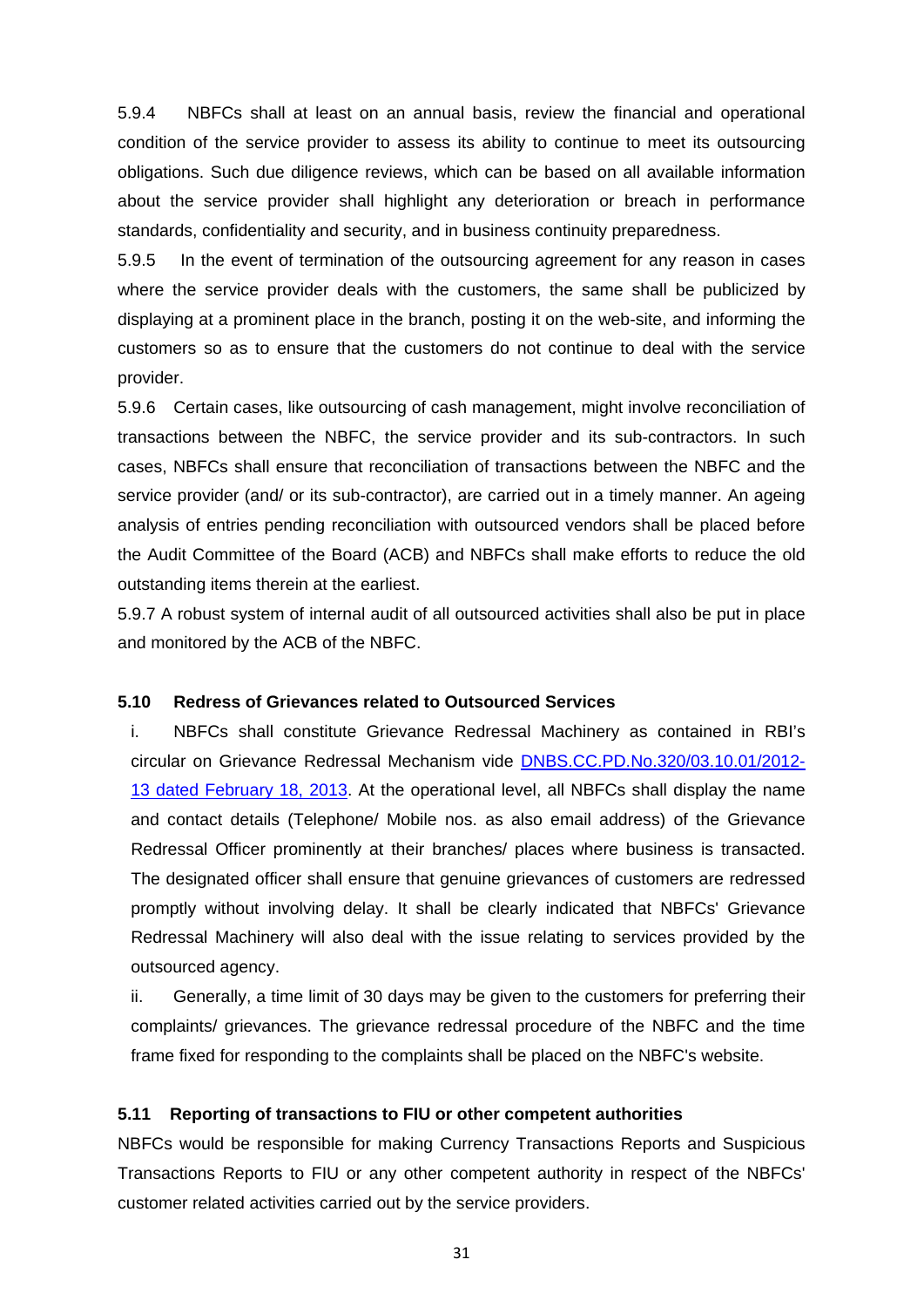### **6. Outsourcing within a Group/ Conglomerate**

6.1 In a group structure, NBFCs may have back-office and service arrangements/ agreements with group entities e.g. sharing of premises, legal and other professional services, hardware and software applications, centralize back-office functions, outsourcing certain financial services to other group entities, etc. Before entering into such arrangements with group entities, NBFCs shall have a Board approved policy and also service level agreements/arrangements with their group entities, which shall also cover demarcation of sharing resources i.e. premises, personnel, etc. Moreover the customers shall be informed specifically about the company which is actually offering the product/service, wherever there are multiple group entities involved or any cross selling observed.

6.2 While entering into such arrangements, NBFCs shall ensure that these:

a. are appropriately documented in written agreements with details like scope of services, charges for the services and maintaining confidentiality of the customer's data;

b. do not lead to any confusion to the customers on whose products/services they are availing by clear physical demarcation of the space where the activities of the NBFC and those of its other group entities are undertaken;

c. do not compromise the ability to identify and manage risk of the NBFC on a standalone basis;

d. do not prevent the RBI from being able to obtain information required for the supervision of the NBFC or pertaining to the group as a whole; and

e. incorporate a clause under the written agreements that there is a clear obligation for any service provider to comply with directions given by the RBI in relation to the activities of the NBFC.

6.3 NBFCs shall ensure that their ability to carry out their operations in a sound fashion would not be affected if premises or other services (such as IT systems, support staff) provided by the group entities become unavailable.

6.4 If the premises of the NBFC are shared with the group entities for the purpose of cross-selling, NBFCs shall take measures to ensure that the entity's identification is distinctly visible and clear to the customers. The marketing brochure used by the group entity and verbal communication by its staff / agent in the NBFCs premises shall mention nature of arrangement of the entity with the NBFC so that the customers are clear on the seller of the product.

6.5 NBFCs shall not publish any advertisement or enter into any agreement stating or suggesting or giving tacit impression that they are in any way responsible for the obligations of its group entities.

32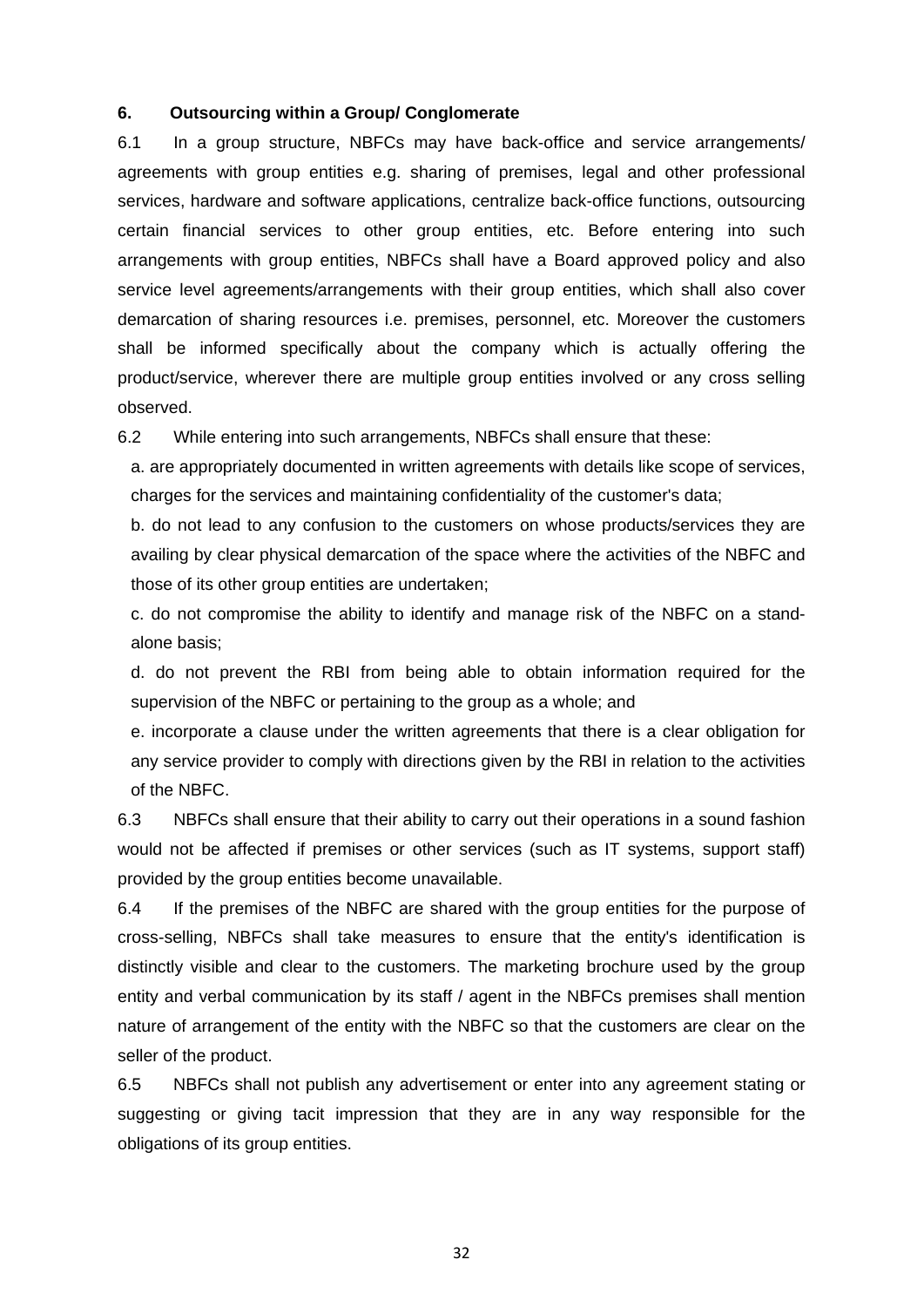6.6 The risk management practices expected to be adopted by an NBFC while outsourcing to a related party (i.e. party within the Group / Conglomerate) would be identical to those specified in Para 5 of this directions.

## **7. Off-shore outsourcing of Financial Services**

7.1 The engagement of service providers in a foreign country exposes an NBFC to country risk -economic, social and political conditions and events in a foreign country that may adversely affect the NBFC. Such conditions and events could prevent the service provider from carrying out the terms of its agreement with the NBFC. To manage the country risk involved in such outsourcing activities, the NBFC shall take into account and closely monitor government policies and political, social, economic and legal conditions in countries where the service provider is based, both during the risk assessment process and on a continuous basis, and establish sound procedures for dealing with country risk problems. This includes having appropriate contingency and exit strategies. In principle, arrangements shall only be entered into with parties operating in jurisdictions generally upholding confidentiality clauses and agreements. The governing law of the arrangement shall also be clearly specified.

7.2 The activities outsourced outside India shall be conducted in a manner so as not to hinder efforts to supervise or reconstruct the India activities of the NBFC in a timely manner.

7.3 As regards the off-shore outsourcing of financial services relating to Indian Operations, NBFCs shall additionally ensure that

a) Where the off-shore service provider is a regulated entity, the relevant off-shore regulator will neither obstruct the arrangement nor object to RBI inspection visits/ visits of NBFCs internal and external auditors.

b) The availability of records to management and the RBI will withstand the liquidation of either the offshore custodian or the NBFC in India.

c) The regulatory authority of the offshore location does not have access to the data relating to Indian operations of the NBFC simply on the ground that the processing is being undertaken there (not applicable if off shore processing is done in the home country of the NBFC).

d) The jurisdiction of the courts in the off shore location where data is maintained does not extend to the operations of the NBFC in India on the strength of the fact that the data is being processed there even though the actual transactions are undertaken in India and e) All original records continue to be maintained in India.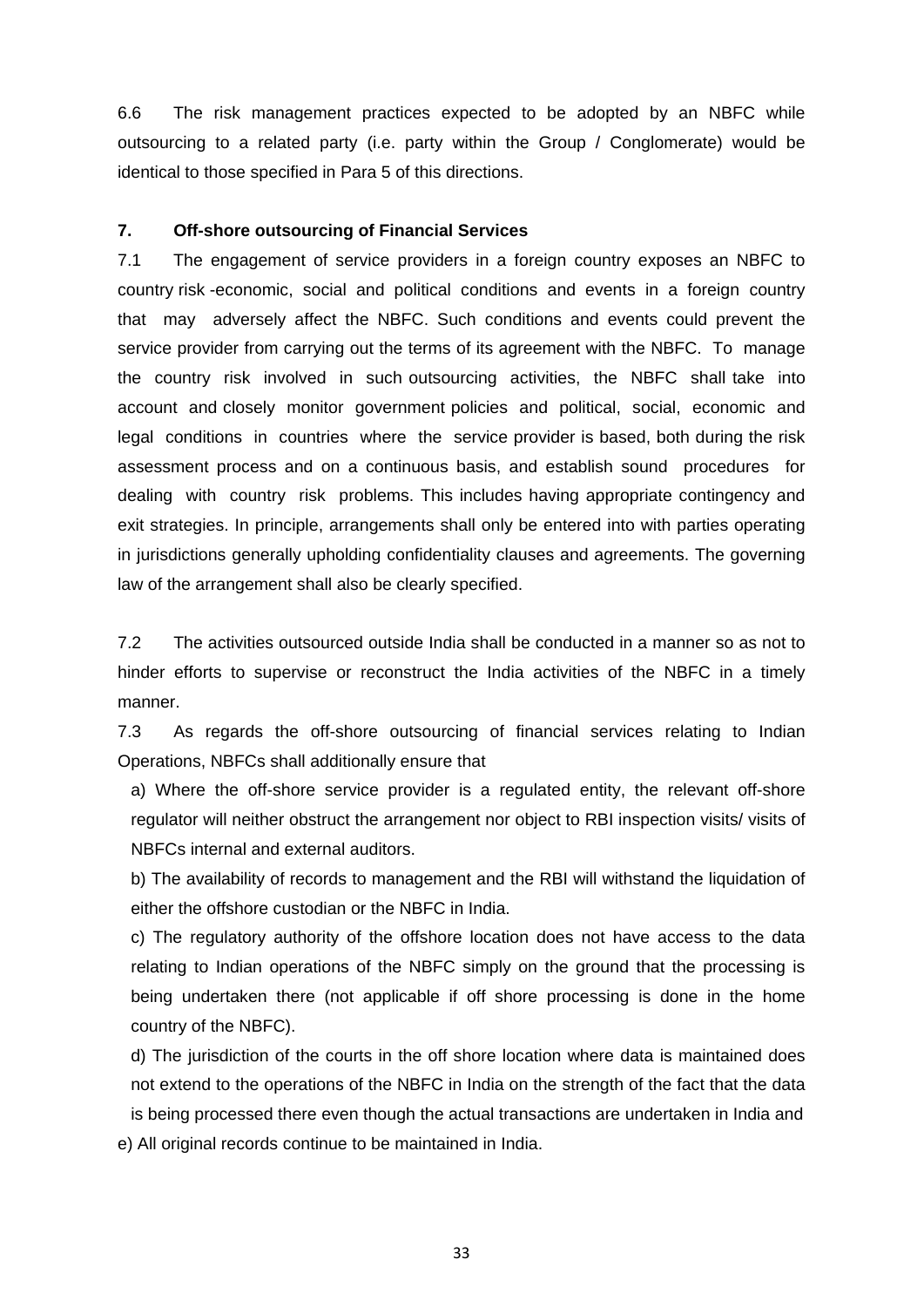## <span id="page-33-0"></span>**Ombudsman Scheme for Non-Banking Financial Companies, 2018 - Appointment of the Nodal Officer/Principal Nodal Officer**

The Reserve Bank of India (RBI) has brought into operation on February 23, 2018, the [Ombudsman Scheme for Non-Banking Financial Companies, 2018](http://rbidocs.rbi.org.in/rdocs/Content/PDFs/NBFC23022018.pdf) (The Scheme). The Scheme is available on the RBI website [http://www.rbi.org.in.](http://www.rbi.org.in/) The Non-Banking Financial Companies (NBFCs) that are covered under the Scheme (covered NBFCs) are advised to ensure that a suitable mechanism exists for receiving and addressing complaints from their customers with specific emphasis on resolving such complaints expeditiously and in a fair manner.

- 2. In this connection attention is invited to para 15.3 of the Scheme in terms of which
	- (i) The NBFCs covered by the Scheme shall appoint Nodal Officers (NOs) at their Head/Registered/Regional/Zonal Offices and inform all the Offices of the Ombudsman about the same.
	- (ii) The NOs so appointed shall be responsible for representing the company and furnishing information to the Ombudsman in respect of complaints filed against the NBFC.
	- (iii) Wherever more than one zone/region of a NBFC is falling within the jurisdiction of an Ombudsman, one of the NOs shall be designated as the 'Principal Nodal Officer' (PNO) for such zones or regions.

3. The PNO/NO shall be responsible, inter alia, for representing the covered NBFC before the Ombudsman and the Appellate Authority under the Scheme. The PNO/NO appointed at the Head Office of the NBFC shall be responsible for coordinating and liaising with the Customer Education and Protection Department (CEPD), RBI, Central Office. Covered NBFCs are at liberty to appoint the Grievance Redressal Officer (GRO) identified by the respective NBFCs in terms of extant guidelines on Grievance Redressal Mechanism, applicable to them, as the PNO or NO, provided that the officer concerned is sufficiently senior in the organisation. Where there is more than one Nodal Officer for a zone, the PNO shall be responsible for representing the company and furnishing information to the Ombudsman in respect of complaints filed against the NBFC.

4. With a view to strengthening the Grievances Redressal System and enhancing its effectiveness, the NBFCs shall take necessary steps as outlined above. Further, the name and details of the PNO/NO at the Head Office may be forwarded to the Chief General Manager, Consumer Education and Protection Department, Reserve Bank of India, Central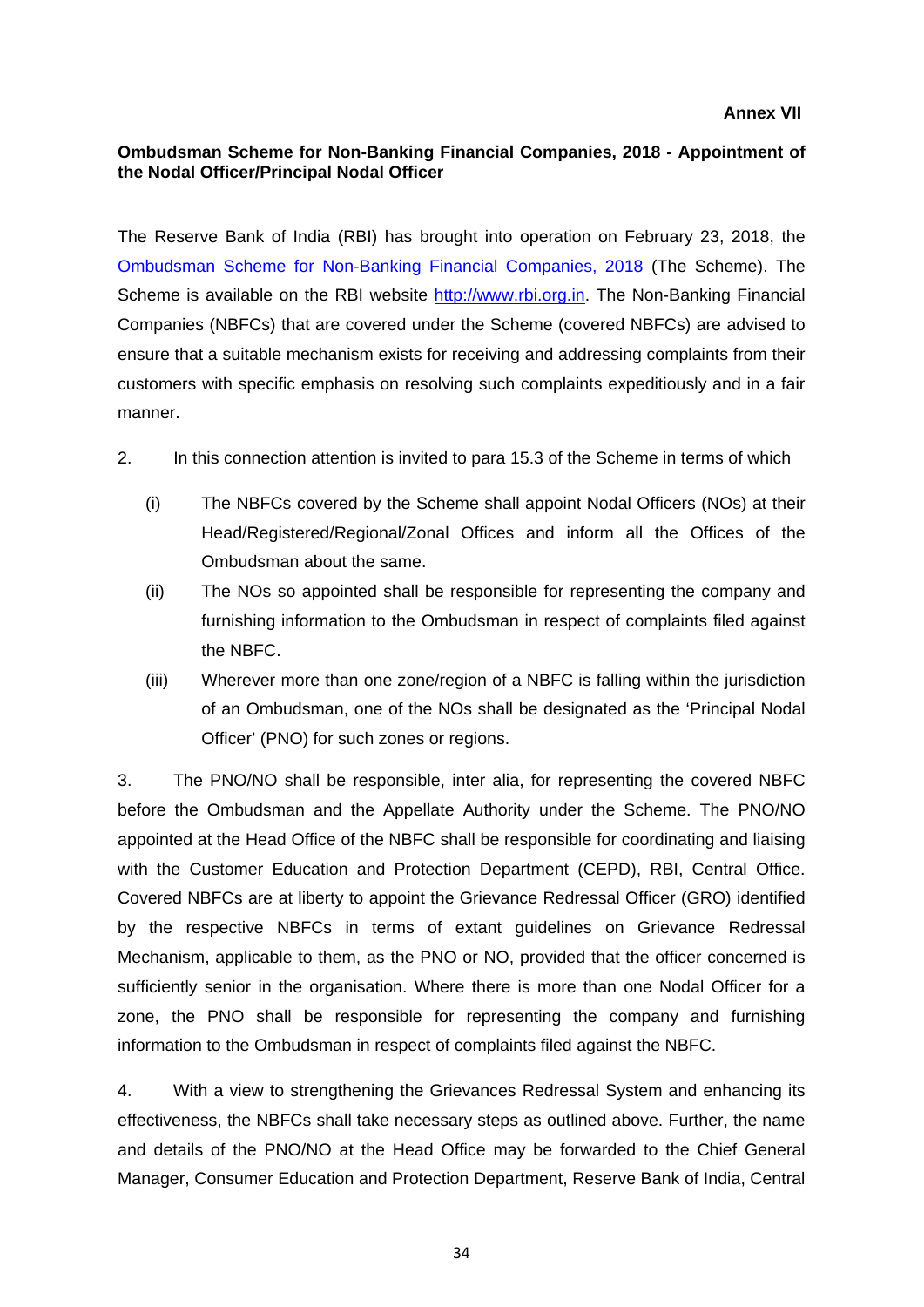Office, 1st Floor, Amar Building, Sir P.M. Road, Mumbai 400 001 [\(email\)](mailto:cgmcepd@rbi.org.in). The names and contact details of PNOs/NOs of the zones may be forwarded to the RBI Ombudsman of the concerned zone.

## **Display of Information**

5. Covered NBFCs shall display prominently, for the benefit of their customers, at their branches/ places where business is transacted, the name and contact details (Telephone/ Mobile numbers as also email addresses) of the PNOs/NOs/GROs and the name and contact details of the Ombudsman, who can be approached by the customer.

6. Covered NBFCs shall prominently display the salient features of the Scheme (in English, Hindi and Vernacular language) at all their offices and branches in such a manner that a person visiting the office or branch has easy access to the information. A template for the salient features of the Scheme to be displayed is enclosed for reference. (Appendix [A\)](#page-35-0)

7. All the above details along with a copy of the Scheme should also be prominently displayed on the web-site of covered NBFCs.